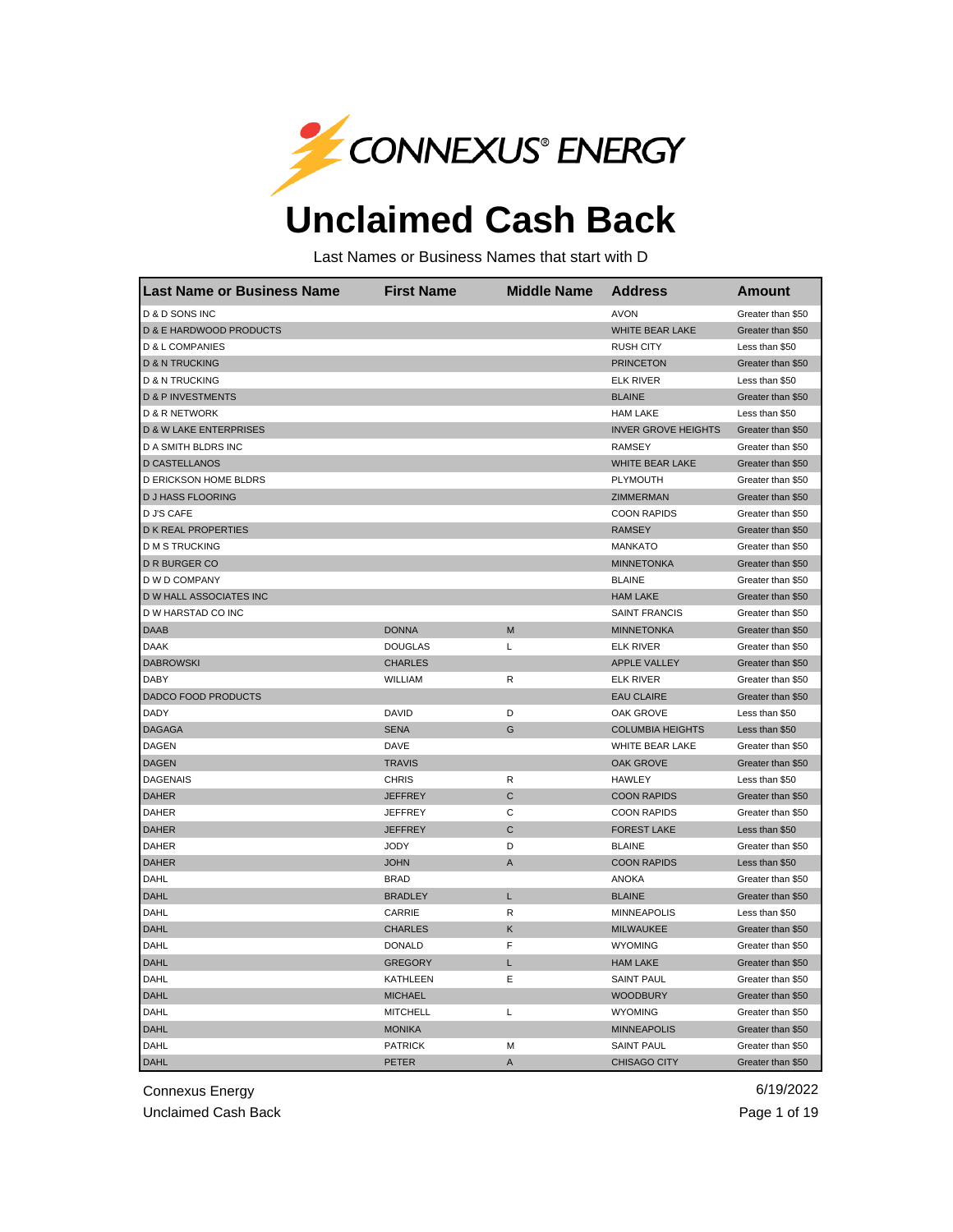| Last Name or Business Name        | <b>First Name</b> | <b>Middle Name</b> | <b>Address</b>       | Amount            |
|-----------------------------------|-------------------|--------------------|----------------------|-------------------|
| DAHL                              | <b>ROBERT</b>     | J                  | <b>MINNEAPOLIS</b>   | Greater than \$50 |
| <b>DAHL</b>                       | <b>ROBERT</b>     | N                  | OAK GROVE            | Greater than \$50 |
| DAHL                              | <b>ROBIN</b>      | R                  | <b>CLOQUET</b>       | Less than \$50    |
| <b>DAHL</b>                       | <b>RONALD</b>     | A                  | <b>SAINT PAUL</b>    | Greater than \$50 |
| DAHL                              | <b>RONALD</b>     | L                  | <b>CIRCLE PINES</b>  | Greater than \$50 |
| <b>DAHL</b>                       | <b>STACY</b>      | M                  | <b>MINNEAPOLIS</b>   | Less than \$50    |
| DAHL-KLEMENT                      | SARAH             |                    | <b>RICHFIELD</b>     | Less than \$50    |
| <b>DAHLBERG</b>                   | <b>DANIEL</b>     | C                  | <b>HAM LAKE</b>      | Greater than \$50 |
| DAHLBERG                          | REBECCA           | R                  | <b>WILLIS</b>        | Less than \$50    |
| <b>DAHLE</b>                      | <b>DENNIS</b>     | P                  | <b>COON RAPIDS</b>   | Less than \$50    |
| DAHLEN                            | <b>DOUG</b>       | С                  | ANOKA                | Greater than \$50 |
| <b>DAHLER</b>                     | <b>CONNIE</b>     |                    | <b>ANDOVER</b>       | Greater than \$50 |
| DAHLER                            | DALE              |                    | <b>FOLEY</b>         | Greater than \$50 |
| <b>DAHLER</b>                     | <b>DENNIS</b>     | D                  | <b>COON RAPIDS</b>   | Greater than \$50 |
| DAHLER                            | <b>JOHN</b>       | R                  | <b>MILACA</b>        | Less than \$50    |
| <b>DAHLERUP</b>                   | <b>SHARON</b>     | M                  | <b>SAINT PAUL</b>    | Less than \$50    |
| DAHLGREN                          | DEBBIE            | Α                  | <b>HAM LAKE</b>      | Greater than \$50 |
| <b>DAHLGREN</b>                   | <b>RANDY</b>      | S                  | <b>LEXINGTON</b>     | Less than \$50    |
| DAHLGREN                          | <b>THOMAS</b>     | O                  | <b>MENDOTA</b>       | Greater than \$50 |
| <b>DAHLHEIM</b>                   | <b>DAVID</b>      |                    | <b>CRESTVIEW</b>     | Greater than \$50 |
| <b>DAHLHEIMER</b>                 | <b>CHARLES</b>    |                    | <b>DAYTON</b>        | Greater than \$50 |
| <b>DAHLHEIMER</b>                 | <b>DEVEY</b>      | L                  | <b>SAINT CLOUD</b>   | Less than \$50    |
| DAHLHEIMER                        | <b>KEVIN</b>      |                    | <b>SAINT FRANCIS</b> | Greater than \$50 |
| <b>DAHLHEIMER</b>                 | <b>MARK</b>       | Α                  | <b>MILACA</b>        | Greater than \$50 |
| DAHLHEIMER                        | MARTHA            | С                  | <b>FOREST LAKE</b>   | Greater than \$50 |
| <b>DAHLHEIMER</b>                 | <b>MARTHA</b>     | C                  | <b>FOREST LAKE</b>   | Less than \$50    |
| DAHLHEIMER                        | <b>MICHAEL</b>    |                    | ELK RIVER            | Less than \$50    |
| <b>DAHLHEIMER</b>                 | <b>PAULA</b>      | J                  | <b>COON RAPIDS</b>   | Greater than \$50 |
| <b>DAHLHEIMER</b>                 | <b>TIMOTHY</b>    | Α                  | <b>BIG LAKE</b>      | Greater than \$50 |
| DAHLHEIMER TIMOTHY A & JILL       |                   |                    | <b>ELK RIVER</b>     | Greater than \$50 |
| <b>DAHLIN</b>                     | PERRY             |                    | <b>COON RAPIDS</b>   | Less than \$50    |
| <b>DAHLIN</b>                     | <b>TIMOTHY</b>    |                    | <b>MINNEAPOLIS</b>   | Greater than \$50 |
| DAHLIN                            | <b>TIMOTHY</b>    | F                  | <b>BLAINE</b>        | Greater than \$50 |
| <b>DAHLMAN</b>                    | <b>BERTIL</b>     | M                  | <b>NORTH MANKATO</b> | Less than \$50    |
| DAHLMAN                           | <b>DAVID</b>      | H                  | <b>PHOENIX</b>       | Greater than \$50 |
| <b>DAHLMAN</b>                    | <b>ROGER</b>      | W                  | DE PERE              | Greater than \$50 |
| <b>DAHLQUIST</b>                  | DEVIN             | D                  | <b>BROOKLYN PK</b>   | Less than \$50    |
| <b>DAHLQUIST</b>                  | <b>JEFFREY</b>    | D                  | <b>ANDOVER</b>       | Greater than \$50 |
| <b>DAHLQUIST</b>                  | <b>SCOTT</b>      | S                  | <b>COON RAPIDS</b>   | Greater than \$50 |
| <b>DAHLSTROM</b>                  | <b>PER</b>        | C                  | <b>SAINT PAUL</b>    | Less than \$50    |
| DAHLVANG                          | REGINA            | G                  | ISANTI               | Greater than \$50 |
| <b>DAHLVANG</b>                   | <b>REGINA</b>     | G                  | <b>ISANTI</b>        | Greater than \$50 |
| <b>DAIGLE</b>                     | <b>FRANK</b>      | R                  | <b>ROGERS</b>        | Greater than \$50 |
| <b>DAIGLE</b>                     | <b>KENNETH</b>    | A                  | <b>MAPLEWOOD</b>     | Greater than \$50 |
| DAIGLE GILBERT R WHISPERING PINES |                   |                    | <b>COON RAPIDS</b>   | Greater than \$50 |
| <b>DAILEY</b>                     | <b>MICHAEL</b>    |                    | <b>HUGO</b>          | Greater than \$50 |
| DAILEY                            | <b>MICHAEL</b>    | J                  | <b>CLOQUET</b>       | Less than \$50    |
| <b>DAILEY</b>                     | <b>RICHARD</b>    |                    | <b>ANOKA</b>         | Greater than \$50 |
|                                   |                   | G                  | OAKDALE              |                   |
| DAILEY                            | WAYNE             | W                  |                      | Greater than \$50 |
| DAILEY HOMES INC                  |                   |                    | <b>BLAINE</b>        | Greater than \$50 |
| DAILY                             | <b>KENNETH</b>    | Е                  | <b>HASTINGS</b>      | Greater than \$50 |
| DAKA TRANSP DESIGN                |                   |                    | <b>BLAINE</b>        | Greater than \$50 |
| <b>DAKIS</b>                      | GEORGE            |                    | ANOKA                | Greater than \$50 |
| DALAGER PROPERTIES LLC            |                   |                    | <b>RAMSEY</b>        | Greater than \$50 |
| DALBEC                            | KENNETH           | $\mathbf{I}$       | FARIBAULT            | Greater than \$50 |
| <b>DALBERG</b>                    | <b>DAVID</b>      | A                  | <b>BIG LAKE</b>      | Less than \$50    |

Unclaimed Cash Back **Page 2 of 19**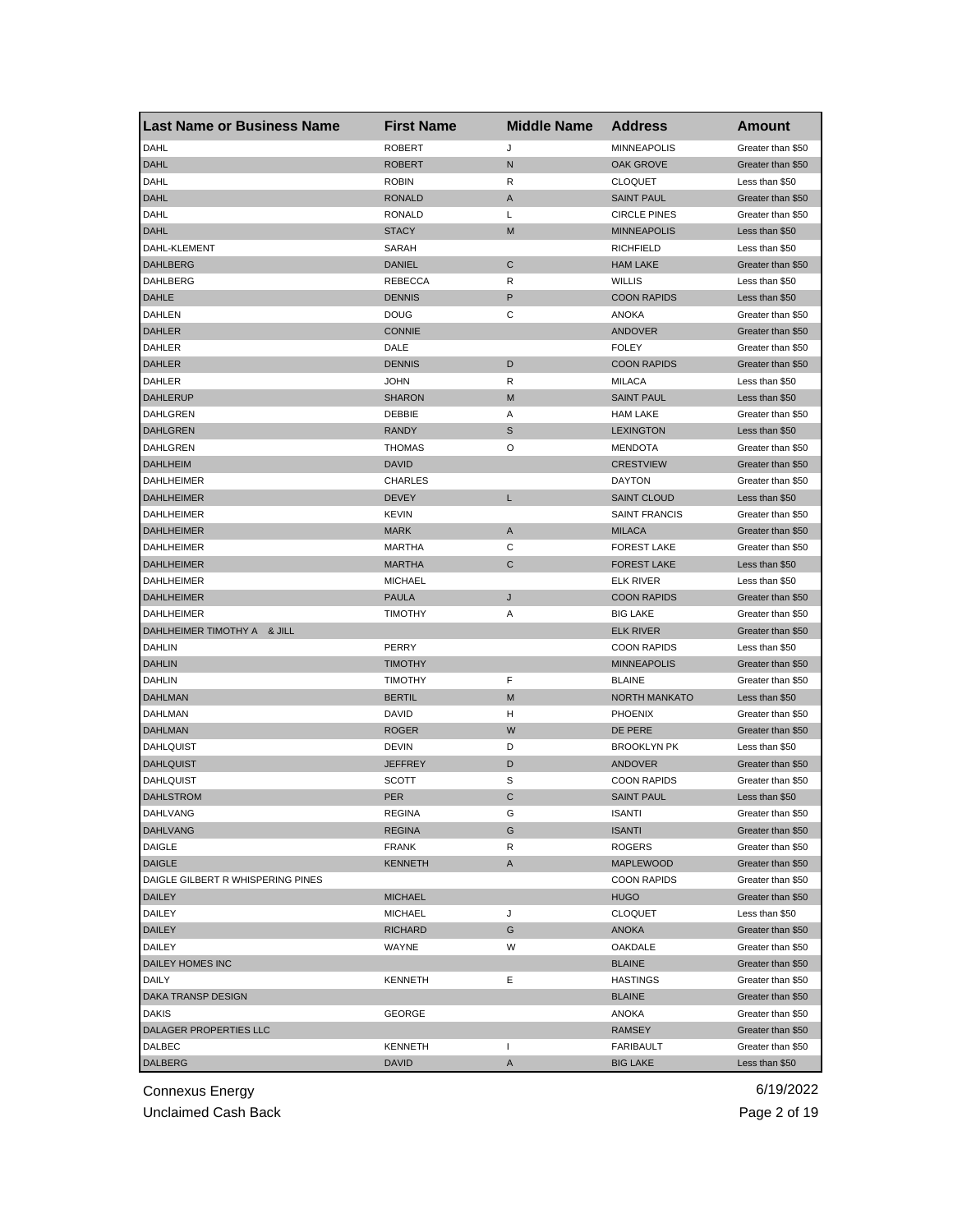| Last Name or Business Name     | <b>First Name</b> | <b>Middle Name</b> | <b>Address</b>          | <b>Amount</b>     |
|--------------------------------|-------------------|--------------------|-------------------------|-------------------|
| DALE                           | DANIEL            | P                  | <b>CUSTER</b>           | Greater than \$50 |
| <b>DALE</b>                    | <b>NORMAN</b>     |                    | <b>RAMSEY</b>           | Greater than \$50 |
| DALE                           | <b>NORMAN</b>     | М                  | <b>ANOKA</b>            | Greater than \$50 |
| <b>DALE</b>                    | <b>THOMAS</b>     |                    | <b>BLOOMINGTON</b>      | Greater than \$50 |
| <b>DALEKI</b>                  | GARY              |                    | CENTERVILLE             | Greater than \$50 |
| <b>DALEN</b>                   | <b>REBEKAH</b>    | н                  | <b>MINNEAPOLIS</b>      | Less than \$50    |
| DALES BODY WORKS               |                   |                    | <b>FOREST LAKE</b>      | Greater than \$50 |
| DALEY                          | <b>PATRICIA</b>   |                    | <b>BLAINE</b>           | Greater than \$50 |
| DALLENBACH                     | <b>LISA</b>       | κ                  | <b>MINNETONKA</b>       | Greater than \$50 |
| <b>DALLMAN</b>                 | <b>FLORIAN</b>    | M                  | <b>BLAINE</b>           | Greater than \$50 |
| DALLMAN                        | <b>KIMBERLY</b>   | S                  | <b>SAINT FRANCIS</b>    | Greater than \$50 |
| <b>DALLMAN</b>                 | <b>LOWELL</b>     | R                  | <b>CHARLOTTE</b>        | Greater than \$50 |
| DALLMANN                       | <b>SHARON</b>     |                    | <b>COON RAPIDS</b>      | Greater than \$50 |
| DALLMANN CINDY L ANNA BIZZOTTO |                   |                    | <b>COON RAPIDS</b>      | Greater than \$50 |
| DALRYMPLE                      | <b>HANNAH</b>     |                    | <b>ANOKA</b>            | Less than \$50    |
| <b>DALSVEEN</b>                | GARY              | Ε                  | <b>BLAINE</b>           | Greater than \$50 |
| DALY                           | <b>BRENDA</b>     | Г                  | <b>COON RAPIDS</b>      | Greater than \$50 |
| <b>DALY</b>                    | <b>MARK</b>       | C                  | <b>MINNEAPOLIS</b>      | Greater than \$50 |
| DALY                           | <b>MARY</b>       | С                  | <b>MINNEAPOLIS</b>      | Greater than \$50 |
| <b>DALY</b>                    | <b>THOMAS</b>     | J                  | <b>BAXTER</b>           | Greater than \$50 |
| <b>DAMANN</b>                  | <b>CHARLES</b>    | D                  | <b>ISANTI</b>           | Greater than \$50 |
| <b>DAMAS</b>                   | <b>MARIO</b>      |                    | <b>MINNEAPOLIS</b>      | Greater than \$50 |
| DAME                           | DARLENE           | М                  | <b>HAM LAKE</b>         | Less than \$50    |
| <b>DAMICO</b>                  | <b>DOMINIC</b>    |                    | <b>SAINT PAUL</b>       | Greater than \$50 |
| <b>DAMICO</b>                  | Т                 |                    | PALM BAY                | Greater than \$50 |
| <b>DAML</b>                    | <b>BRENDA</b>     |                    | <b>OAK GROVE</b>        | Less than \$50    |
| DAML                           | LARRY             |                    | <b>BLAINE</b>           | Greater than \$50 |
| <b>DAMMER</b>                  | ROGER             | L                  | <b>GOLDEN VALLEY</b>    | Greater than \$50 |
| DAN D HOMES INC*               |                   |                    | ANDOVER                 | Greater than \$50 |
| <b>DANCA</b>                   | <b>STEPHEN</b>    | J                  | <b>BLAINE</b>           | Greater than \$50 |
| <b>DANCA</b>                   | <b>STEPHEN</b>    | J                  | <b>BLAINE</b>           | Greater than \$50 |
| DANCE ENHANCEMENTS INC         |                   |                    | <b>MINNEAPOLIS</b>      | Greater than \$50 |
| DANCE FEVER                    |                   |                    | ANDOVER                 | Greater than \$50 |
| DANCE MOVES LLC                |                   |                    | <b>CIRCLE PINES</b>     | Less than \$50    |
| DANELKE                        | <b>BRYCE</b>      | D                  | <b>BIG LAKE</b>         | Less than \$50    |
| <b>DANELSKI</b>                | GARY              |                    | <b>WILLOW RIVER</b>     | Greater than \$50 |
| <b>DANFORTH</b>                | <b>SUSAN</b>      | М                  | <b>BUFFALO</b>          | Greater than \$50 |
| DANG                           | <b>UYEN</b>       |                    | <b>TULSA</b>            | Less than \$50    |
| DANIEL                         | CRAIG             | S                  | <b>LOS ANGELES</b>      | Less than \$50    |
| <b>DANIEL</b>                  | <b>GREGORY</b>    | D                  | <b>CROSBY</b>           | Greater than \$50 |
| DANIEL                         | JOHN              |                    | <b>COON RAPIDS</b>      | Greater than \$50 |
| <b>DANIELOWSKI</b>             | <b>VICKI</b>      | L                  | <b>MONTGOMERY</b>       | Greater than \$50 |
| <b>DANIELS</b>                 | <b>BRIAN</b>      | С                  | CHAMPLIN                | Greater than \$50 |
| DANIELS                        | <b>DOUGLAS</b>    | S                  | <b>DUNEDIN</b>          | Greater than \$50 |
| DANIELS                        | GREG              |                    | <b>RICHFIELD</b>        | Greater than \$50 |
| <b>DANIELS</b>                 | <b>GREGORY</b>    | Α                  | <b>LAKE LILLIAN</b>     | Less than \$50    |
| <b>DANIELS</b>                 | MARLO             | Α                  | <b>ELK RIVER</b>        | Less than \$50    |
| <b>DANIELS</b>                 | <b>STEVE</b>      | J                  | <b>ISANTI</b>           | Less than \$50    |
| <b>DANIELS</b>                 | <b>TIMOTHY</b>    | <b>ALAN</b>        | <b>ISANTI</b>           | Greater than \$50 |
|                                |                   |                    | <b>COLUMBIA HEIGHTS</b> | Greater than \$50 |
| <b>DANIELS</b>                 | WILLIAM           |                    |                         |                   |
| DANIELSON                      | ALTON             | J                  | <b>GRAND MARAIS</b>     | Greater than \$50 |
| <b>DANIELSON</b>               | <b>BETHANY</b>    | Е                  | <b>EAST BETHEL</b>      | Less than \$50    |
| DANIELSON                      | DEANN             |                    | <b>FOREST LAKE</b>      | Greater than \$50 |
| DANIELSON                      | <b>DEANN</b>      | M                  | <b>FOREST LAKE</b>      | Less than \$50    |
| DANIELSON                      | <b>DICK</b>       |                    | WOODSBORO               | Greater than \$50 |
| <b>DANIELSON</b>               | <b>GARY</b>       | R                  | <b>MINNEAPOLIS</b>      | Greater than \$50 |

Unclaimed Cash Back **Page 3 of 19**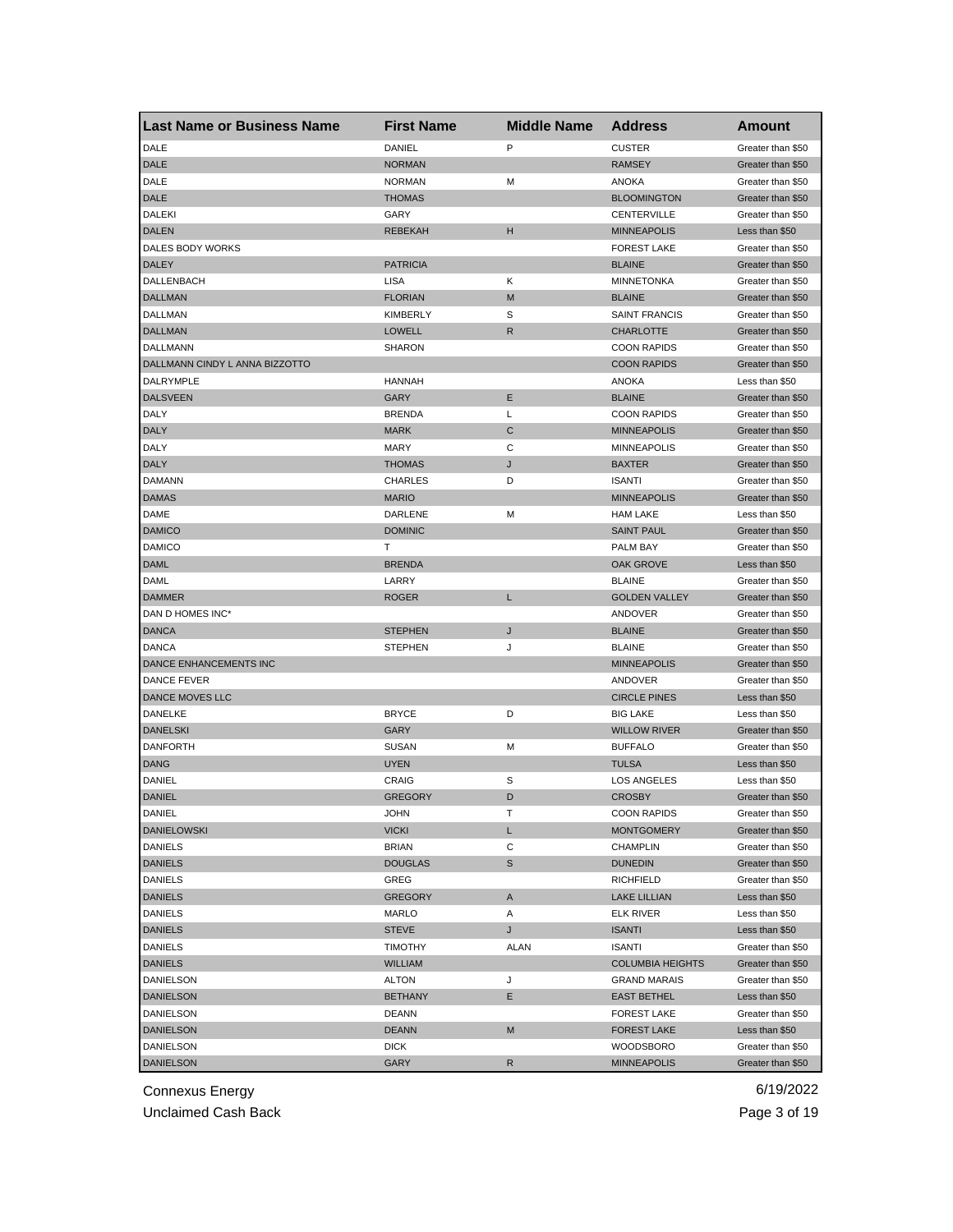| <b>Last Name or Business Name</b> | <b>First Name</b> | <b>Middle Name</b> | <b>Address</b>          | <b>Amount</b>     |
|-----------------------------------|-------------------|--------------------|-------------------------|-------------------|
| DANIELSON                         | <b>JACK</b>       | Е                  | <b>FOREST LAKE</b>      | Greater than \$50 |
| <b>DANIELSON</b>                  | <b>JACQUELINE</b> | L                  | <b>ANOKA</b>            | Greater than \$50 |
| DANIELSON                         | JAY               |                    | <b>LINDSTROM</b>        | Less than \$50    |
| <b>DANIELSON</b>                  | <b>JEWELL</b>     | $\mathsf{C}$       | <b>SAINT PAUL</b>       | Greater than \$50 |
| DANIELSON                         | JULIE             |                    | <b>BLAINE</b>           | Greater than \$50 |
| <b>DANIELSON</b>                  | <b>LLOYD</b>      |                    | <b>SAINT CLOUD</b>      | Greater than \$50 |
| DANIELSON                         | PHILIP            | G                  | <b>EDINA</b>            | Greater than \$50 |
| <b>DANIELSON</b>                  | <b>RONALD</b>     | R                  | <b>ANOKA</b>            | Greater than \$50 |
| DANIELSON                         | <b>SILAS</b>      | Г                  | <b>COON RAPIDS</b>      | Greater than \$50 |
| <b>DANIELSON</b>                  | <b>TERRY</b>      | В                  | <b>CEDAR</b>            | Greater than \$50 |
| DANIELSON                         | WARD              |                    | <b>COON RAPIDS</b>      | Greater than \$50 |
| <b>DANILENKO</b>                  | <b>SONJA</b>      | C                  | <b>OMAHA</b>            | Greater than \$50 |
| DANKO                             | LORI              |                    | <b>SAINT FRANCIS</b>    | Less than \$50    |
| <b>DANKS</b>                      | GARRY             | J                  | <b>BROOKLYN PARK</b>    | Greater than \$50 |
| DANNENBERG                        | <b>MARK</b>       |                    | ANOKA                   | Less than \$50    |
| <b>DANT</b>                       | <b>CONNIE</b>     | L                  | ANDOVER                 | Less than \$50    |
| DANYLENKO                         | WALTER            |                    | MAPLE GROVE             | Greater than \$50 |
| <b>DARA</b>                       | <b>JAGAN</b>      |                    | <b>PLYMOUTH</b>         | Less than \$50    |
| <b>DARGIS</b>                     | MEGAN             | Α                  | <b>ROSEVILLE</b>        | Less than \$50    |
| <b>DARGIS</b>                     | <b>STACY</b>      | L                  | <b>ELK RIVER</b>        | Less than \$50    |
| <b>DARLING</b>                    | JANICE            |                    | <b>INDIALATIC</b>       | Less than \$50    |
| <b>DARSIE</b>                     | <b>MICHAEL</b>    | D                  | <b>WYOMING</b>          | Greater than \$50 |
| <b>DARSOW</b>                     | <b>BARB</b>       |                    | <b>BIG LAKE</b>         | Less than \$50    |
| <b>DARSOW</b>                     | <b>PATRICK</b>    |                    | <b>BLAINE</b>           | Greater than \$50 |
| DARTEY                            | <b>CLEMENCE</b>   | Κ                  | <b>STOCKBRIDGE</b>      | Less than \$50    |
| <b>DARWIN</b>                     | <b>AMANDA</b>     | C                  | <b>OAKDALE</b>          | Less than \$50    |
| DARY                              | С                 | Α                  | <b>BETTENDORF</b>       | Greater than \$50 |
| <b>DASCALOS</b>                   | <b>JOHN</b>       | M                  | ANDOVER                 | Greater than \$50 |
| <b>DASHER</b>                     | LATRICE           |                    | COEUR D ALENE           | Greater than \$50 |
| <b>DASHWOOD</b>                   | <b>DAVID</b>      | S                  | <b>SHOREVIEW</b>        | Greater than \$50 |
| DATE                              | <b>HOWARD</b>     | G                  | MOUNDSVIEW              | Greater than \$50 |
| <b>DAUBENSPECK</b>                | <b>DOUGLAS</b>    | A                  | WHITE BEAR LAKE         | Less than \$50    |
| <b>DAUFELT</b>                    | <b>MARCIE</b>     |                    | CAMBRIDGE               | Greater than \$50 |
| <b>DAUFELT</b>                    | <b>SHAWN</b>      | $\mathsf{R}$       | <b>COON RAPIDS</b>      | Greater than \$50 |
| DAUGHENBAUGH                      | <b>FRANK</b>      | $\mathbf{I}$       | <b>COON RAPIDS</b>      | Greater than \$50 |
| <b>DAUGHERTY</b>                  | JOHN              | J                  | ZIMMERMAN               | Greater than \$50 |
| DAULTON-SAAD                      | JULIE             |                    | <b>SAINT PAUL</b>       | Less than \$50    |
| <b>DAUN</b>                       | <b>ALBERT</b>     | J                  | <b>FRIDLEY</b>          | Greater than \$50 |
| DAVE REGEL CONSTRUCTION           |                   |                    | SPRING LAKE PARK        | Greater than \$50 |
| DAVE REGEL CONSTRUCTION*          |                   |                    | <b>SPRING LAKE PARK</b> | Greater than \$50 |
| DAVES SPECIAL INTEREST AU         |                   |                    | BLAINE                  | Greater than \$50 |
| <b>DAVEY</b>                      | <b>ROBLYNN</b>    |                    | <b>ROSEVILLE</b>        | Less than \$50    |
| DAVID                             | BEN               | Α                  | <b>CIRCLE PINES</b>     | Greater than \$50 |
| <b>DAVID</b>                      | <b>BILL</b>       |                    | ELK RIVER               | Greater than \$50 |
| <b>DAVID</b>                      | CORY              | J                  | <b>BURNSVILLE</b>       | Greater than \$50 |
| <b>DAVID</b>                      | LARRY             | $\mathsf{R}$       | <b>ONAMIA</b>           | Greater than \$50 |
| DAVID RUE & ASSOCIATES            |                   |                    | <b>ANOKA</b>            | Less than \$50    |
| <b>DAVIDS</b>                     | <b>JASON</b>      |                    | <b>WYOMING</b>          | Greater than \$50 |
| <b>DAVIDSON</b>                   | CORA              | J                  | ZIMMERMAN               | Greater than \$50 |
| <b>DAVIDSON</b>                   | HEATHER           | A                  | <b>BIG LAKE</b>         | Less than \$50    |
| <b>DAVIDSON</b>                   | JAMES             | D                  | <b>FRIDLEY</b>          | Greater than \$50 |
| <b>DAVIDSON</b>                   | RICHARD           | M                  | <b>COON RAPIDS</b>      | Less than \$50    |
| <b>DAVIDSON</b>                   | SAMUEL            | J                  | ORONO                   | Greater than \$50 |
| <b>DAVIES</b>                     | DOROTHY           | Α                  | <b>EDEN PRAIRIE</b>     | Greater than \$50 |
| <b>DAVIES</b>                     | JAMES             |                    | <b>COON RAPIDS</b>      | Greater than \$50 |
| <b>DAVIES</b>                     | <b>PAUL</b>       | M                  | <b>STILLWATER</b>       | Greater than \$50 |
|                                   |                   |                    |                         |                   |

Unclaimed Cash Back **Page 4 of 19**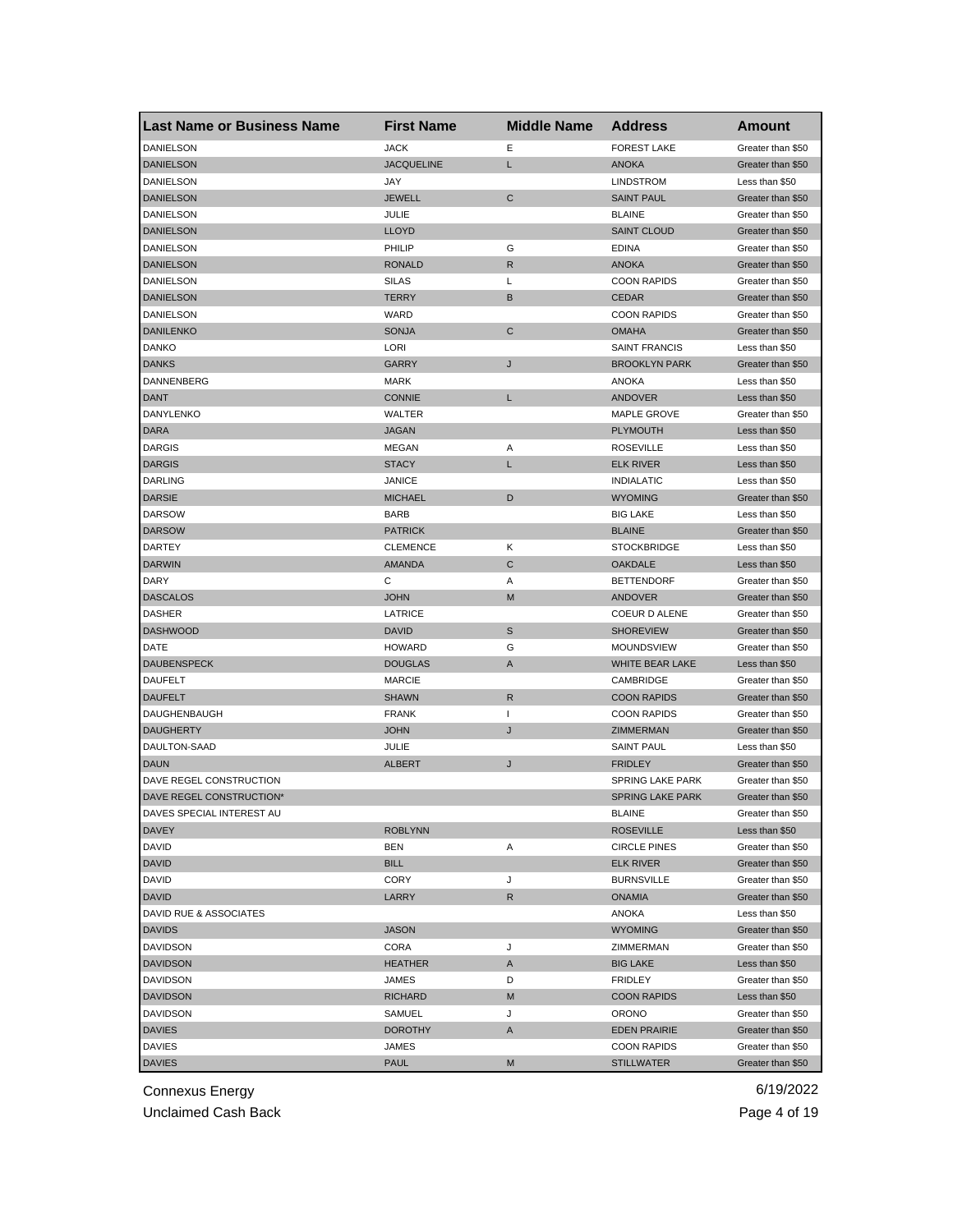| <b>Last Name or Business Name</b> | <b>First Name</b>  | <b>Middle Name</b> | <b>Address</b>                 | Amount            |
|-----------------------------------|--------------------|--------------------|--------------------------------|-------------------|
| <b>DAVIES</b>                     | <b>TROY</b>        | Г                  | <b>EAST GRAND FORKS</b>        | Greater than \$50 |
| DAVIES NORTHERN WATERWORKS SUPPLY |                    |                    | <b>FARGO</b>                   | Greater than \$50 |
| <b>DAVIS</b>                      | AMY                |                    | ANDOVER                        | Greater than \$50 |
| <b>DAVIS</b>                      | <b>ANDREW</b>      | J                  | <b>EAGAN</b>                   | Greater than \$50 |
| <b>DAVIS</b>                      | <b>BRAD</b>        | C                  | VERNAL                         | Less than \$50    |
| <b>DAVIS</b>                      | <b>BROTHERS</b>    |                    | <b>CIRCLE PINES</b>            | Greater than \$50 |
| <b>DAVIS</b>                      | DANIEL             |                    | EAU CLAIRE                     | Greater than \$50 |
| <b>DAVIS</b>                      | <b>DENNIS</b>      | R                  | <b>ISANTI</b>                  | Less than \$50    |
| <b>DAVIS</b>                      | <b>DENNIS</b>      | W                  | <b>BLAINE</b>                  | Greater than \$50 |
| <b>DAVIS</b>                      | <b>EDWARD</b>      | C                  | ZIMMERMAN                      | Greater than \$50 |
| <b>DAVIS</b>                      | <b>EDWARD</b>      | J                  | <b>BIG LAKE</b>                | Greater than \$50 |
| <b>DAVIS</b>                      | <b>EDWARD</b>      | M                  | <b>CHAMPLIN</b>                | Greater than \$50 |
| <b>DAVIS</b>                      | <b>GORDON</b>      | Ε                  | <b>FOUNTAIN HILLS</b>          | Greater than \$50 |
| <b>DAVIS</b>                      | <b>IRVING</b>      |                    | <b>MINNEAPOLIS</b>             | Greater than \$50 |
| <b>DAVIS</b>                      | JAMES              | С                  | <b>ELK RIVER</b>               | Greater than \$50 |
| <b>DAVIS</b>                      | <b>JAMES</b>       | R                  | <b>SAINT FRANCIS</b>           | Greater than \$50 |
| <b>DAVIS</b>                      | <b>JAN</b>         | L                  | <b>ISANTI</b>                  | Greater than \$50 |
| <b>DAVIS</b>                      | <b>JOHN</b>        | M                  | <b>BIG LAKE</b>                | Greater than \$50 |
| <b>DAVIS</b>                      | JUDY               | L                  | <b>WASHINGTON COURT</b><br>HOU | Greater than \$50 |
| <b>DAVIS</b>                      | <b>KAREN</b>       | M                  | <b>BLAINE</b>                  | Less than \$50    |
| <b>DAVIS</b>                      | <b>KENNETH</b>     | R                  | <b>ERSKINE</b>                 | Less than \$50    |
| <b>DAVIS</b>                      | <b>KEVIN</b>       | Т                  | <b>NORTH BRANCH</b>            | Greater than \$50 |
| <b>DAVIS</b>                      | <b>KYLE</b>        | J                  | MAPLE GROVE                    | Less than \$50    |
| <b>DAVIS</b>                      | <b>MARLA</b>       |                    | <b>COON RAPIDS</b>             | Greater than \$50 |
| <b>DAVIS</b>                      | <b>MARSHA</b>      | L                  | ZIMMERMAN                      | Greater than \$50 |
| <b>DAVIS</b>                      | <b>NANCY</b>       | R                  | <b>BLAINE</b>                  | Greater than \$50 |
| <b>DAVIS</b>                      | PAUL               | Α                  | <b>OSSEO</b>                   | Less than \$50    |
| <b>DAVIS</b>                      | <b>PAUL</b>        | Ε                  | <b>BETHEL</b>                  | Greater than \$50 |
| <b>DAVIS</b>                      | PAUL               | <b>FREDRICK</b>    | <b>BLAINE</b>                  | Greater than \$50 |
| <b>DAVIS</b>                      | <b>RANDALL</b>     | L                  | <b>BLAINE</b>                  | Greater than \$50 |
| <b>DAVIS</b>                      | <b>RICHARD</b>     | Ε                  | MADELIA                        | Greater than \$50 |
| <b>DAVIS</b>                      | <b>ROGER</b>       | S                  | <b>ELK RIVER</b>               | Less than \$50    |
|                                   |                    |                    |                                |                   |
| <b>DAVIS</b>                      | ROY                | Α                  | <b>ISANTI</b>                  | Greater than \$50 |
| <b>DAVIS</b>                      | <b>RUSSELL</b>     |                    | <b>BLAINE</b>                  | Greater than \$50 |
| <b>DAVIS</b>                      | <b>THOMAS</b>      | Ε                  | <b>HIBBING</b>                 | Greater than \$50 |
| <b>DAVIS</b>                      | <b>VERNON</b>      | <b>DALE</b>        | <b>BIG LAKE</b>                | Greater than \$50 |
| <b>DAVIS</b>                      | WENDY              |                    | MAYER                          | Less than \$50    |
| <b>DAVISON</b>                    | <b>FRANK</b>       | D                  | <b>BIG LAKE</b>                | Greater than \$50 |
| <b>DAVISON</b>                    | <b>JOHN</b>        |                    | <b>COON RAPIDS</b>             | Greater than \$50 |
| <b>DAVISON</b>                    | <b>THOMAS</b>      | P                  | <b>LINO LAKES</b>              | Greater than \$50 |
| <b>DAVISON</b>                    | <b>TIMOTHY</b>     | J                  | <b>HILLMAN</b>                 | Greater than \$50 |
| <b>DAVY</b>                       | HARRY              | L                  | <b>DAYTON</b>                  | Greater than \$50 |
| <b>DAW</b>                        | DAVID              | С                  | <b>COON RAPIDS</b>             | Greater than \$50 |
| <b>DAWS</b>                       | <b>MICHELLE</b>    |                    | WHITE BEAR LAKE                | Less than \$50    |
| DAWSON                            | <b>BRADLEY</b>     |                    | <b>SAINT FRANCIS</b>           | Greater than \$50 |
| <b>DAWSON</b>                     | <b>DENNIS</b>      | R                  | <b>BECKER</b>                  | Greater than \$50 |
| DAWSON                            | JAMES              | M                  | <b>BLAINE</b>                  | Greater than \$50 |
| <b>DAWSON</b>                     | <b>JEFFREY</b>     | A                  | <b>COON RAPIDS</b>             | Greater than \$50 |
| DAWSON                            | JENNI              | L                  | <b>CIRCLE PINES</b>            | Greater than \$50 |
| <b>DAWSON</b>                     | L                  | <b>MARKHAM</b>     | <b>VADNAIS HEIGHTS</b>         | Greater than \$50 |
| <b>DAWSON</b>                     | <b>MICHAEL</b>     | D                  | <b>CIRCLE PINES</b>            | Less than \$50    |
| <b>DAWSON</b>                     | <b>NORMAN</b>      | G                  | ANOKA                          | Greater than \$50 |
| DAY                               | <b>CHRISTOPHER</b> | в                  | <b>COON RAPIDS</b>             | Less than \$50    |
| <b>DAY</b>                        | <b>CHRISTOPHER</b> | J                  | <b>SAINT FRANCIS</b>           | Less than \$50    |
| DAY                               | <b>DANICA</b>      | J                  | <b>MINNETONKA</b>              | Greater than \$50 |

Connexus Energy 6/19/2022 Unclaimed Cash Back **Page 5 of 19**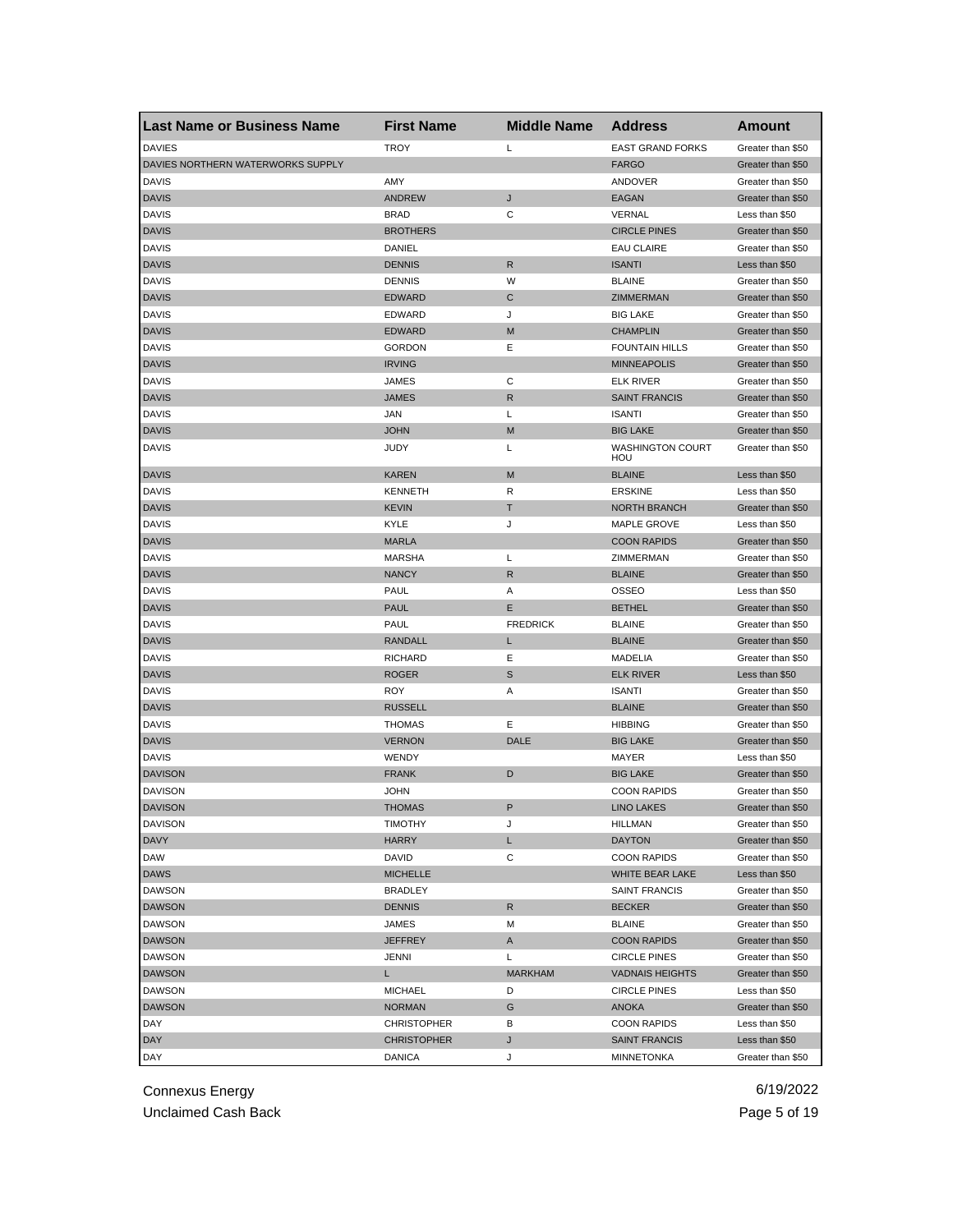| Last Name or Business Name         | <b>First Name</b> | <b>Middle Name</b> | <b>Address</b>                        | Amount            |
|------------------------------------|-------------------|--------------------|---------------------------------------|-------------------|
| <b>DAY</b>                         | <b>DON</b>        | Г                  | <b>NORTHFIELD</b>                     | Less than \$50    |
| DAY                                | JAMES             | М                  | <b>CLEMONS</b>                        | Greater than \$50 |
| <b>DAY</b>                         | <b>MICHAEL</b>    | J                  | <b>ELK RIVER</b>                      | Greater than \$50 |
| DAY                                | <b>ROBERT</b>     |                    | <b>ELK RIVER</b>                      | Greater than \$50 |
| <b>DAY</b>                         | <b>RONALD</b>     | Ε                  | <b>COON RAPIDS</b>                    | Greater than \$50 |
| <b>DAYTON</b>                      | KELLEY            |                    | <b>ANOKA</b>                          | Less than \$50    |
| DDH SALONS INC                     |                   |                    | <b>SHAKOPEE</b>                       | Less than \$50    |
| DE LOS REYES                       | <b>STEVEN</b>     |                    | ZIMMERMAN                             | Less than \$50    |
| DE PERALTA                         | <b>ERDULFO</b>    |                    | <b>WESTFORD</b>                       | Less than \$50    |
| DEAL                               | MARK              | Г                  | <b>FOREST LAKE</b>                    | Greater than \$50 |
| <b>DEAL</b>                        | <b>TIMOTHY</b>    | M                  | <b>SPRING LK PK</b>                   | Greater than \$50 |
| DEAL BRADLEY RT 1 BOX 1            |                   |                    | <b>BOVEY</b>                          | Greater than \$50 |
| <b>DEALERS REFINISHING SERVICE</b> |                   |                    | <b>WYOMING</b>                        | Greater than \$50 |
| DEALS ON WHEELS                    |                   |                    | <b>ANOKA</b>                          | Greater than \$50 |
| <b>DEAN</b>                        | <b>BECKY</b>      | Α                  | <b>OTSEGO</b>                         | Greater than \$50 |
| <b>DEAN</b>                        | <b>DONAVAN</b>    | S                  | <b>CIRCLE PINES</b>                   | Greater than \$50 |
| <b>DEAN</b>                        | M                 | <b>IRENE</b>       | OAK GROVE                             | Greater than \$50 |
| <b>DEAN</b>                        | <b>RICH</b>       |                    | <b>COON RAPIDS</b>                    | Greater than \$50 |
| <b>DEAN</b>                        | <b>SARA</b>       | L                  | <b>CIRCLE PINES</b>                   | Greater than \$50 |
| <b>DEANGELO</b>                    | <b>JOHN</b>       | Α                  | <b>BLAINE</b>                         | Greater than \$50 |
| <b>DEANS</b>                       | <b>GREG</b>       |                    | <b>WYOMING</b>                        | Greater than \$50 |
| <b>DEANS</b>                       | GREG              | D                  | <b>ISANTI</b>                         | Less than \$50    |
| <b>DEANS</b>                       | <b>RONALD</b>     | L                  | <b>JACKSON</b>                        | Greater than \$50 |
| <b>DEARMOND</b>                    | <b>PATTY</b>      |                    | ZIMMERMAN                             | Greater than \$50 |
| <b>DEASE</b>                       | <b>DAVID</b>      | Α                  | <b>LITTLE CANADA</b>                  | Greater than \$50 |
| <b>DEASON</b>                      | <b>JOSEPH</b>     |                    | <b>BOZEMAN</b>                        | Greater than \$50 |
| <b>DEASON</b>                      | <b>PAUL</b>       | н                  | <b>BLAINE</b>                         | Less than \$50    |
| DEBBAN                             | ALAN              | Α                  | OSSEO                                 | Less than \$50    |
| <b>DEBEL</b>                       | <b>CRAIG</b>      |                    | <b>FOREST LAKE</b>                    | Greater than \$50 |
| DEBELTZ                            | MARK              | W                  | <b>RAMSEY</b>                         | Greater than \$50 |
| <b>DEBELTZ</b>                     | <b>TYLER</b>      |                    | <b>MINNEAPOLIS</b>                    | Less than \$50    |
| DEBERNARDEAUX                      | <b>RODNEY</b>     | Ε                  | <b>ISANTI</b>                         | Greater than \$50 |
| <b>DEBILL</b>                      | <b>MARY</b>       | <b>JO</b>          | ZIMMERMAN                             | Greater than \$50 |
| DEBILZAN                           | <b>CLIFFORD</b>   | С                  | <b>VADNAIS HEIGHTS</b>                | Greater than \$50 |
|                                    |                   | M                  |                                       |                   |
| <b>DEBOER</b><br><b>DEBOER</b>     | LARRY             | R                  | <b>COON RAPIDS</b><br><b>BIG LAKE</b> | Greater than \$50 |
|                                    | <b>MICHAEL</b>    |                    |                                       | Greater than \$50 |
| <b>DEBOER</b>                      | <b>ROLAND</b>     | Ε                  | <b>COON RAPIDS</b><br><b>CRYSTAL</b>  | Greater than \$50 |
| <b>DECHANEY</b>                    | <b>ROBERT</b>     |                    |                                       | Greater than \$50 |
| <b>DECHANEY</b>                    | <b>TERRY</b>      |                    | <b>CEDAR</b>                          | Less than \$50    |
| <b>DECHEINE</b>                    | <b>DAVID</b>      |                    | <b>COON RAPIDS</b>                    | Greater than \$50 |
| <b>DECHEINE</b>                    | JAMES             | M                  | <b>BACKUS</b>                         | Greater than \$50 |
| DECKARD                            | <b>RONNIE</b>     | J                  | <b>NEW RICHMOND</b>                   | Greater than \$50 |
| <b>DECKER</b>                      | <b>FORREST</b>    | R                  | <b>BROOKLYN PARK</b>                  | Less than \$50    |
| <b>DECKER</b>                      | LORI              | D                  | WHITE BEAR LAKE                       | Greater than \$50 |
| <b>DECKER</b>                      | <b>PATRICK</b>    |                    | <b>BROOKLYN PK</b>                    | Greater than \$50 |
| <b>DECKER</b>                      | RANDY             | L                  | <b>VADNAIS HEIGHTS</b>                | Greater than \$50 |
| <b>DECKER</b>                      | <b>ROSEMARY</b>   |                    | <b>MAPLE GROVE</b>                    | Less than \$50    |
| <b>DECKER</b>                      | THERESA           | Α                  | <b>SAINT PAUL</b>                     | Less than \$50    |
| <b>DECKER</b>                      | WALTER            | Е                  | <b>BIG LAKE</b>                       | Greater than \$50 |
| <b>DECKERT</b>                     | <b>CATHRYN</b>    | D.                 | ZIMMERMAN                             | Greater than \$50 |
| <b>DECOSTA</b>                     | KELLE             | Α                  | <b>MINNETONKA</b>                     | Greater than \$50 |
| <b>DECRANS</b>                     | <b>JOHN</b>       | L                  | ANOKA                                 | Less than \$50    |
| DEDEN                              | <b>JILL</b>       | <b>BRUNSBERG</b>   | <b>PHOENIX</b>                        | Greater than \$50 |
| DEEB                               | <b>CHRISTINA</b>  |                    | <b>FARMINGTON</b>                     | Less than \$50    |
| DEEG                               | KITTY             | Е                  | PILLAGER                              | Greater than \$50 |
| <b>DEEMER</b>                      | BENJ              |                    | ANOKA                                 | Greater than \$50 |

Unclaimed Cash Back **Page 6 of 19**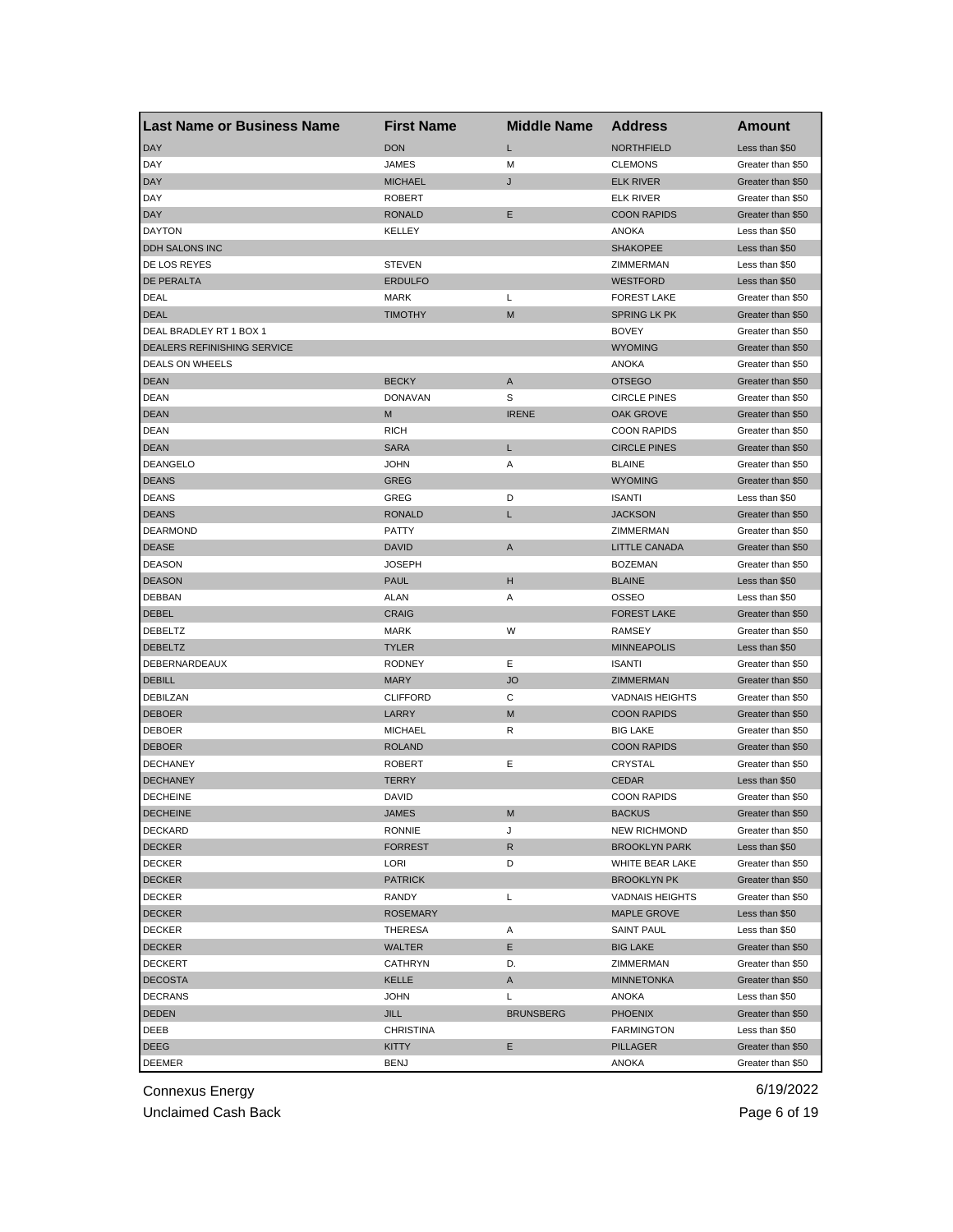| <b>Last Name or Business Name</b> | <b>First Name</b> | <b>Middle Name</b> | <b>Address</b>       | Amount                              |
|-----------------------------------|-------------------|--------------------|----------------------|-------------------------------------|
| <b>DEENY</b>                      | <b>JAMES</b>      | M                  | <b>SAINT PAUL</b>    | Greater than \$50                   |
| DEER CREEK CEDAR HOMES            |                   |                    | WHITE BEAR LAKE      | Greater than \$50                   |
| <b>DEERBERG</b>                   | <b>DANA</b>       |                    | <b>ANOKA</b>         | Greater than \$50                   |
| DEFOREST MILLHOUSE                |                   |                    | ANDOVER              | Less than \$50                      |
| <b>DEG</b>                        | <b>JOHN</b>       | R                  | <b>COON RAPIDS</b>   | Greater than \$50                   |
| DEGARDNER                         | <b>BERRY</b>      | G                  | <b>BURNSVILLE</b>    | Greater than \$50                   |
| <b>DEGARDNER</b>                  | <b>RICHARD</b>    | D                  | <b>COON RAPIDS</b>   | Greater than \$50                   |
| <b>DEGIDIO</b>                    | <b>IRMA</b>       |                    | <b>COON RAPIDS</b>   | Less than \$50                      |
| <b>DEGIDIO</b>                    | <b>KRISTEN</b>    | M                  | <b>MINNEAPOLIS</b>   | Greater than \$50                   |
| <b>DEGREEFF</b>                   | <b>CHARLES</b>    | P                  | <b>ELK RIVER</b>     | Less than \$50                      |
| <b>DEGROTE</b>                    | <b>ANGELA</b>     |                    | <b>SAINT PAUL</b>    | Less than \$50                      |
| <b>DEGROTE</b>                    | SCOTT             | M                  | <b>ISANTI</b>        | Greater than \$50                   |
| <b>DEHLER</b>                     | <b>JOE</b>        |                    | ZIMMERMAN            | Greater than \$50                   |
| <b>DEHN</b>                       | <b>BRIAN</b>      | P                  | <b>ANOKA</b>         | Less than \$50                      |
| <b>DEHN</b>                       | <b>DELILA</b>     | M                  | <b>CIRCLE PINES</b>  | Greater than \$50                   |
| <b>DEHN</b>                       | <b>JOHN</b>       | Α                  | <b>FORT MYERS</b>    | Less than \$50                      |
| <b>DEHN</b>                       | <b>KENNETH</b>    | F SR               | <b>ANOKA</b>         | Greater than \$50                   |
| <b>DEHN</b>                       | <b>LLOYD</b>      | М                  | <b>ELK RIVER</b>     | Greater than \$50                   |
| <b>DEHN</b>                       | <b>MICHAEL</b>    |                    | <b>ANOKA</b>         | Greater than \$50                   |
| <b>DEHN</b>                       | PAMELA            | Κ                  | <b>COON RAPIDS</b>   | Greater than \$50                   |
| <b>DEHN</b>                       | <b>ROBERT</b>     | J                  | <b>ELK RIVER</b>     | Greater than \$50                   |
| <b>DEHN</b>                       | <b>SUSAN</b>      | Κ                  | <b>BETHEL</b>        | Greater than \$50                   |
| <b>DEHNE</b>                      | <b>GERALD</b>     | L                  | <b>MONTICELLO</b>    | Greater than \$50                   |
| <b>DEHNEL</b>                     | <b>ROGER</b>      | н                  | ANDOVER              | Less than \$50                      |
| <b>DEHNEL</b>                     | <b>RONALD</b>     | Ε                  | <b>FINLAYSON</b>     | Greater than \$50                   |
| <b>DEICK</b>                      | ALAN              | R                  | <b>SAINT PAUL</b>    | Greater than \$50                   |
| <b>DEIDRICH</b>                   | <b>PHILLIP</b>    | J                  | <b>SAINT MICHAEL</b> | Less than \$50                      |
| <b>DEIMAN</b>                     | <b>PATRICIA</b>   | Α                  | WHITE BEAR LAKE      | Greater than \$50                   |
| <b>DEITZ</b>                      | <b>STANLEY</b>    | JR.                | <b>BLAINE</b>        | Less than \$50                      |
| <b>DEJARLAIS</b>                  | <b>DIANE</b>      | L                  | <b>COON RAPIDS</b>   | Greater than \$50                   |
| <b>DEJARLAIS</b>                  | <b>JEFFREY</b>    | R                  | <b>ELK RIVER</b>     | Greater than \$50                   |
| <b>DEJNO</b>                      | <b>SUSAN</b>      | J                  | <b>MINNEAPOLIS</b>   | Less than \$50                      |
| <b>DEJOY</b>                      | <b>PATRICK</b>    |                    | <b>MINNEAPOLIS</b>   | Greater than \$50                   |
| <b>DEKING</b>                     | EARL              | L                  | SIOUX FALLS          | Greater than \$50                   |
| <b>DEKOK</b>                      | <b>JOHN</b>       |                    | <b>ANOKA</b>         | Greater than \$50                   |
| DEL'S                             | PIZZA             |                    | <b>ANOKA</b>         | Greater than \$50                   |
| <b>DELACEY</b>                    | <b>CRAIG</b>      |                    | <b>COON RAPIDS</b>   | Greater than \$50                   |
| DELADI                            | <b>JAMES</b>      | Α                  | <b>SAINT CLOUD</b>   | Greater than \$50                   |
| <b>DELAITTRE</b>                  | <b>LISA</b>       | M                  | <b>WYOMING</b>       | Greater than \$50                   |
| DELAITTRE                         | <b>MARY</b>       |                    | <b>MINNEAPOLIS</b>   | Less than \$50                      |
| DELANDER                          |                   |                    | <b>HINCKLEY</b>      |                                     |
| <b>DELANEY</b>                    | LARRY<br>SHALAGH  | Е<br>М             | <b>SAINT PAUL</b>    | Greater than \$50<br>Less than \$50 |
| <b>DELANGE</b>                    | <b>WAYNE</b>      |                    | <b>SHOREVIEW</b>     | Greater than \$50                   |
| DELCASTILLO                       | DARIO             | D                  | WHITE BEAR LAKE      | Greater than \$50                   |
| <b>DELGADO</b>                    |                   |                    |                      | Less than \$50                      |
|                                   | <b>ELIAS</b>      | D                  | <b>WYOMING</b>       |                                     |
| <b>DELGIUDICE</b>                 | GLENN             |                    | <b>MAHTOMEDI</b>     | Greater than \$50                   |
| <b>DELK</b>                       | <b>DARLA</b>      | D                  | <b>BRAHAM</b>        | Greater than \$50                   |
| DELL CONTRACTING INC              |                   |                    | PINE CITY            | Greater than \$50                   |
| DELLE                             | <b>ROBERT</b>     |                    | <b>COSMOS</b>        | Greater than \$50                   |
| DELLE                             | <b>ROBERT</b>     |                    | ZIMMERMAN            | Greater than \$50                   |
| <b>DELLWO</b>                     | <b>JAMES</b>      | A                  | ZIMMERMAN            | Greater than \$50                   |
| DELMAR HOMES INC                  |                   |                    | ANDOVER              | Less than \$50                      |
| <b>DELMONICO</b>                  | <b>MICHAEL</b>    | F                  | <b>MINNEAPOLIS</b>   | Greater than \$50                   |
| <b>DELONG</b>                     | <b>BECKY</b>      | Α                  | <b>ELK RIVER</b>     | Greater than \$50                   |
| <b>DELONG</b>                     | CHAD              |                    | <b>BLAINE</b>        | Greater than \$50                   |
| <b>DELONG</b>                     | ERIK              | D                  | <b>FOREST LAKE</b>   | Less than \$50                      |

Unclaimed Cash Back **Page 7 of 19**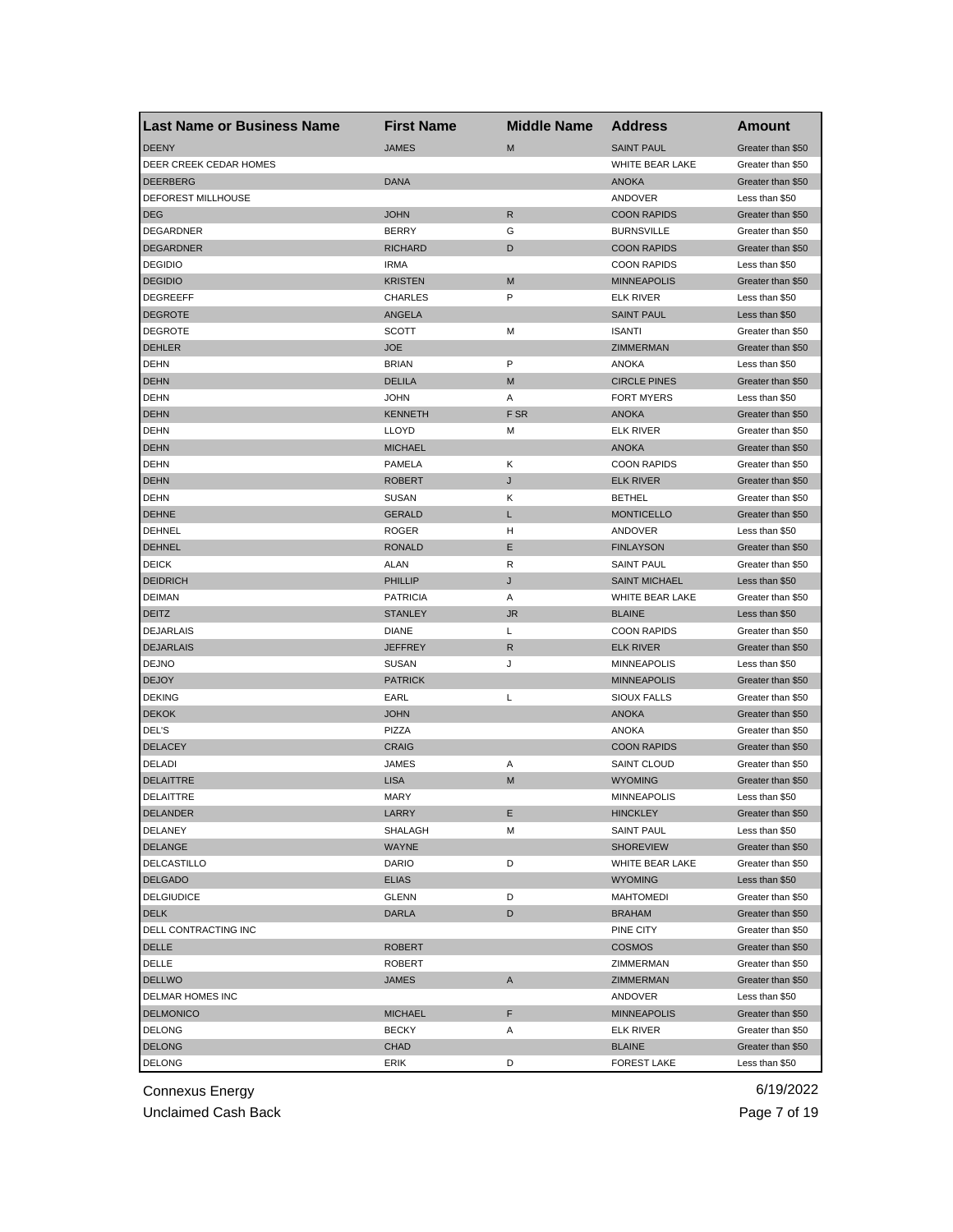| <b>Last Name or Business Name</b> | <b>First Name</b> | <b>Middle Name</b> | <b>Address</b>                     | <b>Amount</b>                       |
|-----------------------------------|-------------------|--------------------|------------------------------------|-------------------------------------|
| <b>DELONG</b>                     | <b>JAMES</b>      |                    | <b>ISANTI</b>                      | Greater than \$50                   |
| <b>DELONG</b>                     | JAMES             | O                  | <b>MINNEAPOLIS</b>                 | Greater than \$50                   |
| <b>DELONG</b>                     | <b>JENNIFER</b>   |                    | <b>BIG LAKE</b>                    | Less than \$50                      |
| <b>DELONG</b>                     | <b>SCOTT</b>      | н                  | <b>ANOKA</b>                       | Less than \$50                      |
| <b>DELOSREYES</b>                 | <b>SHELLEY</b>    |                    | <b>ELK RIVER</b>                   | Greater than \$50                   |
| DELPERDANG                        | PAUL              | Α                  | <b>MINNEAPOLIS</b>                 | Greater than \$50                   |
| DELSERVE INC                      |                   |                    | <b>SAINT PAUL</b>                  | Greater than \$50                   |
| <b>DELSING</b>                    | <b>JOHN</b>       | M                  | SOUTH SAINT PAUL                   | Greater than \$50                   |
| DELTA ENVIRONMENTAL CONSUL        |                   |                    | <b>SAINT PAUL</b>                  | Greater than \$50                   |
| DELUNEY                           | <b>CHRISTINA</b>  |                    | <b>COON RAPIDS</b>                 | Less than \$50                      |
| <b>DELUNEY</b>                    | <b>DONALD</b>     | D                  | <b>COON RAPIDS</b>                 | Greater than \$50                   |
| DELUXE LAWN SERVICE LLC           |                   |                    | <b>MAHTOMEDI</b>                   | Less than \$50                      |
| <b>DELVECCHIO</b>                 | <b>JULIE</b>      | Κ                  | <b>WYOMING</b>                     | Greater than \$50                   |
| <b>DEMARAIS</b>                   | <b>KARI</b>       | M                  | <b>BIG LAKE</b>                    | Less than \$50                      |
| <b>DEMARAIS</b>                   | <b>RONALD</b>     | P                  | ANDOVER                            | Greater than \$50                   |
| <b>DEMARAIS</b>                   | <b>RONNIE</b>     |                    | <b>ANOKA</b>                       | Less than \$50                      |
| <b>DEMARAIS</b>                   | <b>TYLER</b>      | J                  | <b>PRINCETON</b>                   | Less than \$50                      |
| <b>DEMARAY</b>                    | SHAREEN           |                    | MAPLEWOOD                          | Greater than \$50                   |
| <b>DEMARIS</b>                    | <b>DIANE</b>      | F                  | <b>ISANTI</b>                      | Greater than \$50                   |
| <b>DEMARK</b>                     | <b>BRENT</b>      | Κ                  | <b>COON RAPIDS</b>                 | Greater than \$50                   |
| <b>DEMARS</b>                     | <b>JACQUELINE</b> | S                  | <b>GRAND RAPIDS</b>                | Greater than \$50                   |
| <b>DEMARS</b>                     | KEO               |                    | <b>COON RAPIDS</b>                 | Less than \$50                      |
| <b>DEMARS</b>                     | <b>TERRY</b>      | W                  | <b>CIRCLE PINES</b>                | Greater than \$50                   |
| <b>DEMARY</b>                     | <b>CINDY</b>      |                    | <b>BLAINE</b>                      | Greater than \$50                   |
| <b>DEMBINSKI</b>                  | <b>DAVID</b>      | G                  | <b>IXONIA</b>                      | Less than \$50                      |
| <b>DEMERS</b>                     | <b>CHARLES</b>    | Α                  | YAKIMA                             | Less than \$50                      |
| <b>DEMERS</b>                     | <b>COLLEEN</b>    | M                  | <b>ISANTI</b>                      | Greater than \$50                   |
| <b>DEMESA</b>                     | MILO              |                    | <b>RICHFIELD</b>                   | Less than \$50                      |
| <b>DEMEULES</b>                   | <b>MICHAEL</b>    | J                  | <b>CLEAR LAKE</b>                  | Greater than \$50                   |
| DEMITRIUS CHRISTOPHER C/O FDA     |                   |                    | <b>MINNEAPOLIS</b>                 | Greater than \$50                   |
| <b>DEML</b>                       | JULIE             | A                  | <b>ELK RIVER</b>                   | Less than \$50                      |
| <b>DEMMER</b>                     | DEBRA             | J                  | <b>COON RAPIDS</b>                 | Greater than \$50                   |
| <b>DEMONT</b>                     | <b>ROBERT</b>     |                    | <b>CAMBRIDGE</b>                   | Greater than \$50                   |
| <b>DEMORRETT</b>                  | JOHN              | G                  | <b>EAST BETHEL</b>                 | Greater than \$50                   |
| <b>DEMSKY</b>                     | <b>DAVID</b>      |                    |                                    |                                     |
| <b>DEMULLING</b>                  | <b>ROBERT</b>     | J                  | ANDOVER<br><b>STACY</b>            | Greater than \$50<br>Less than \$50 |
|                                   |                   | W                  |                                    |                                     |
| <b>DENEWITH</b>                   | <b>LESTER</b>     |                    | <b>WYOMING</b><br><b>HAM LAKE</b>  | Greater than \$50                   |
| <b>DENIO</b>                      | <b>JACK</b>       |                    |                                    | Greater than \$50                   |
| <b>DENIUS</b>                     | <b>RANDY</b>      | т                  | <b>OMAHA</b>                       | Greater than \$50                   |
| <b>DENMAN</b>                     | WAYNE             |                    | <b>STURTEVANT</b><br><b>BLAINE</b> | Greater than \$50                   |
| <b>DENNIS</b>                     | CHARLES           | Е.                 |                                    | Greater than \$50                   |
| <b>DENNIS</b>                     | <b>JACQUELYN</b>  | Ε                  | LAKEVILLE                          | Greater than \$50                   |
| <b>DENNISON</b>                   | <b>MELVIN</b>     |                    | COBB                               | Greater than \$50                   |
| DENNSTEDT                         | <b>BEULAH</b>     | М                  | <b>DAYTON</b>                      | Less than \$50                      |
| <b>DENNSTEDT</b>                  | <b>KELLI</b>      | J                  | <b>COON RAPIDS</b>                 | Greater than \$50                   |
| <b>DENNY</b>                      | ADAM              |                    | <b>MARATHON</b>                    | Less than \$50                      |
| <b>DENNY</b>                      | ADAM              | Е                  | <b>ANDOVER</b>                     | Greater than \$50                   |
| DENNY                             | <b>DOUGLAS</b>    | M                  | ANDOVER                            | Greater than \$50                   |
| <b>DENNY</b>                      | <b>LINDA</b>      | L                  | ANOKA                              | Less than \$50                      |
| DENNY                             | <b>ROBERT</b>     | G                  | <b>BLAINE</b>                      | Greater than \$50                   |
| DENNYS AUTO                       |                   |                    | ANDOVER                            | Less than \$50                      |
| <b>DENSTEDT</b>                   | <b>NORMAN</b>     | Г                  | <b>ISANTI</b>                      | Less than \$50                      |
| DENTZ                             | <b>RICKY</b>      | A                  | ANOKA                              | Greater than \$50                   |
| <b>DENYES</b>                     | <b>TIMOTHY</b>    | M                  | <b>COON RAPIDS</b>                 | Greater than \$50                   |
| <b>DENYS</b>                      | <b>SCOTT</b>      |                    | <b>BIG LAKE</b>                    | Greater than \$50                   |
| DENZER                            | JEFF              |                    | <b>BLAINE</b>                      | Greater than \$50                   |

Unclaimed Cash Back **Page 8 of 19**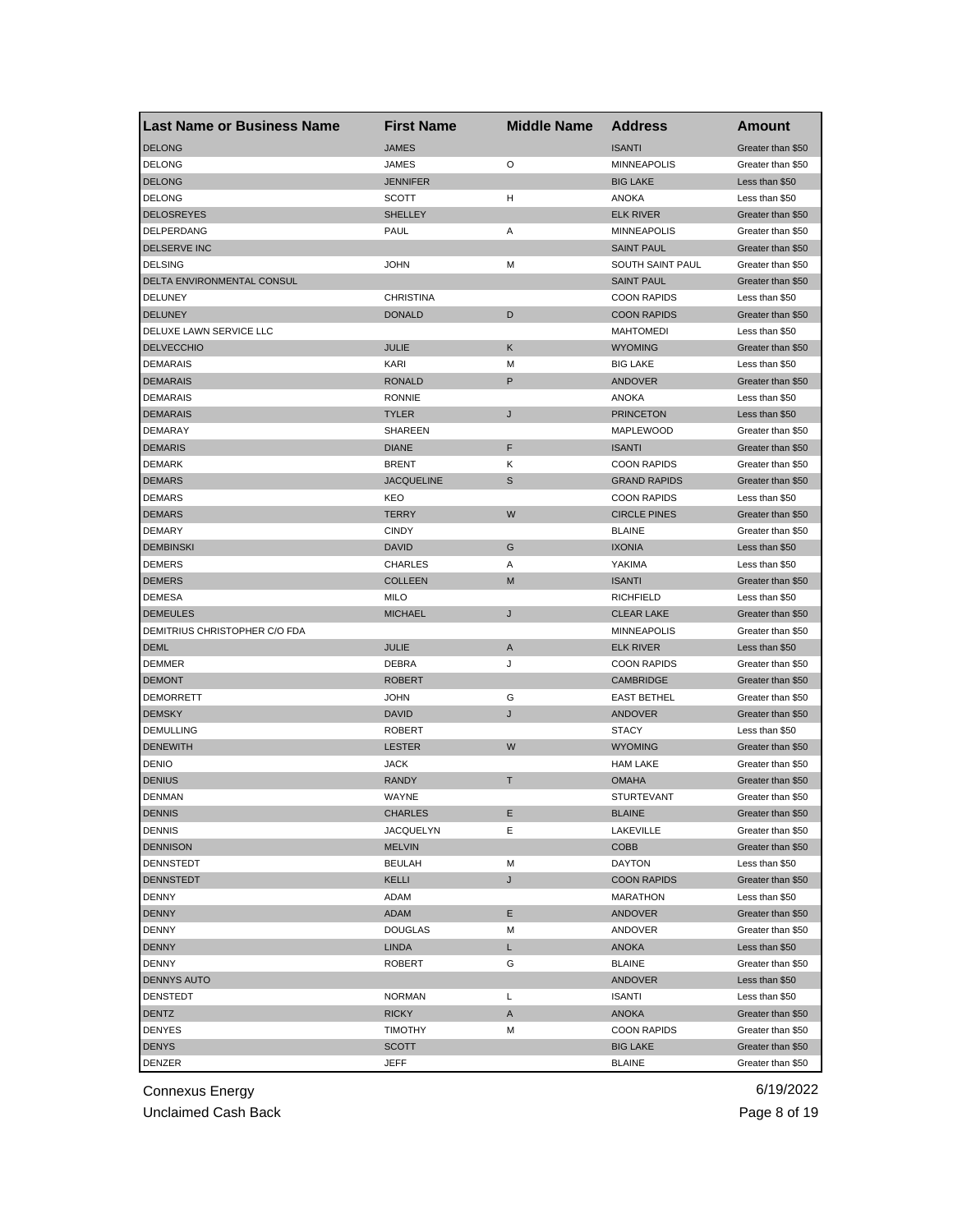| <b>Last Name or Business Name</b>    | <b>First Name</b> | <b>Middle Name</b> | <b>Address</b>         | Amount                              |
|--------------------------------------|-------------------|--------------------|------------------------|-------------------------------------|
| <b>DENZER</b>                        | <b>LINDA</b>      |                    | <b>ANDOVER</b>         | Greater than \$50                   |
| DENZER                               | LINDA             | Κ                  | ZIMMERMAN              | Greater than \$50                   |
| <b>DENZER</b>                        | <b>LINDA</b>      | M                  | <b>CEDAR</b>           | Greater than \$50                   |
| <b>DEOTIS</b>                        | <b>ROBERT</b>     | P                  | ANOKA                  | Greater than \$50                   |
| <b>DEOTIS</b>                        | <b>ROBERT</b>     | P                  | <b>ANOKA</b>           | Greater than \$50                   |
| <b>DEPATTO</b>                       | ALAN              |                    | <b>BIG LAKE</b>        | Greater than \$50                   |
| DEPEW WAYNE D                        |                   |                    | <b>VADNAIS HEIGHTS</b> | Greater than \$50                   |
| <b>DERESCH</b>                       | <b>SHIRLEY</b>    |                    | ANDOVER                | Less than \$50                      |
| <b>DERHEIM</b>                       | <b>TROY</b>       | D                  | <b>BIG LAKE</b>        | Less than \$50                      |
| <b>DERIDER</b>                       | MARLENE           | Г                  | <b>FARIBAULT</b>       | Greater than \$50                   |
| <b>DERKE</b>                         | <b>TERRY</b>      | J                  | ANDOVER                | Greater than \$50                   |
| <b>DERKSEN</b>                       | <b>FRANK</b>      | J                  | <b>COON RAPIDS</b>     | Less than \$50                      |
| <b>DERNELL</b>                       | <b>RICHARD</b>    |                    | ZIMMERMAN              | Greater than \$50                   |
| <b>DEROCHE</b>                       | <b>KAREN</b>      | M                  | <b>WYOMING</b>         | Greater than \$50                   |
| <b>DEROMA</b>                        | <b>GEORGE</b>     |                    | <b>ELK RIVER</b>       | Greater than \$50                   |
| DEROSSETT                            | <b>GLENN</b>      | н                  | <b>GLEN ALLEN</b>      | Less than \$50                      |
| <b>DEROY</b>                         | <b>BARB</b>       | A                  | <b>NEW BRIGHTON</b>    | Greater than \$50                   |
| <b>DEROY</b>                         | <b>RICHARD</b>    | J                  | <b>COON RAPIDS</b>     | Greater than \$50                   |
| <b>DERRINGHER</b>                    | <b>WIL</b>        | D                  | <b>MAPLE GROVE</b>     | Less than \$50                      |
| <b>DERUNGS</b>                       | J                 | <b>ANTHONY</b>     | <b>NEWPORT</b>         | Greater than \$50                   |
| <b>DERY</b>                          | <b>EDWARD</b>     | $\vee$             | <b>MINNEAPOLIS</b>     | Less than \$50                      |
| <b>DERY</b>                          | EDWARD            | V                  | <b>ELK RIVER</b>       | Greater than \$50                   |
| <b>DERYKE</b>                        | <b>DEBORA</b>     | Κ                  | <b>BIG LAKE</b>        | Greater than \$50                   |
| DES ROSIER JOSEPH E                  |                   |                    | <b>COON RAPIDS</b>     | Greater than \$50                   |
| <b>DESANTIS</b>                      | <b>JOHN</b>       | $\mathsf{R}$       | <b>CRYSTAL</b>         | Greater than \$50                   |
| <b>DESANTIS</b>                      | <b>MICHELE</b>    |                    | ANDOVER                | Less than \$50                      |
| <b>DESANTO</b>                       | <b>TROY</b>       |                    | WAYZATA                | Greater than \$50                   |
| <b>DESCHENE</b>                      | <b>DOUGLAS</b>    | D                  | ZIMMERMAN              | Greater than \$50                   |
| <b>DESCHENE</b>                      | <b>KERI</b>       | L                  | <b>NEW BRIGHTON</b>    | Less than \$50                      |
| <b>DESCHENES</b>                     | <b>GEORGE</b>     | Е                  | <b>ELK RIVER</b>       | Less than \$50                      |
| <b>DESHPANDE</b>                     | <b>VIKAS</b>      |                    | <b>SOLON</b>           | Greater than \$50                   |
| <b>DESIGN MASTERS INC</b>            |                   |                    | <b>BLAINE</b>          | Greater than \$50                   |
| <b>DESIGN SURFACE INC</b>            |                   |                    | <b>BIG LAKE</b>        | Greater than \$50                   |
| <b>DESIGNERS ON 18</b>               |                   |                    | ANDOVER                | Greater than \$50                   |
| <b>DESJARDINS</b>                    | <b>BRENT</b>      |                    | <b>BETHEL</b>          | Greater than \$50                   |
| <b>DESJARLAIS</b>                    | PAUL              | J                  | <b>FRIDLEY</b>         | Greater than \$50                   |
| <b>DESJARLAIT</b>                    | <b>JERRILEE</b>   | A                  | <b>BLAINE</b>          | Less than \$50                      |
| <b>DESLAURIERS</b>                   | <b>JOEL</b>       | F                  | <b>CHAMPLIN</b>        |                                     |
| <b>DESORMEY</b>                      | <b>BRUCE</b>      | D                  | <b>RAMSEY</b>          | Greater than \$50                   |
| <b>DESPIEGELAERE</b>                 | <b>KARA</b>       | M                  | LAFAYETTE              | Greater than \$50                   |
|                                      |                   |                    |                        | Greater than \$50                   |
| <b>DESROSIER</b><br><b>DESROSIER</b> | CHRIS             | М                  | <b>ANDOVER</b>         | Greater than \$50                   |
| <b>DESTA</b>                         | <b>TODD</b>       |                    | CEDAR                  | Greater than \$50                   |
| DESTINATION MATERNITY CORPORATION    | <b>BEKURE</b>     |                    | <b>SAINT PAUL</b>      | Less than \$50<br>Greater than \$50 |
|                                      |                   |                    | <b>SPOKANE</b>         |                                     |
| <b>DETERMAN</b>                      | <b>DOUGLAS</b>    | L                  | <b>FRIDLEY</b>         | Greater than \$50                   |
| DETERMAN BROWNIE INC                 |                   |                    | <b>FRIDLEY</b>         | Greater than \$50                   |
| <b>DETERT</b>                        | <b>NANCY</b>      | J                  | <b>ANDOVER</b>         | Less than \$50                      |
| <b>DETTINGER</b>                     | CARRIE            |                    | <b>MAHTOMEDI</b>       | Greater than \$50                   |
| <b>DETTMAN</b>                       | <b>CINDY</b>      | L                  | <b>ISANTI</b>          | Greater than \$50                   |
| DETTMANN AND FRIENDS LTD             |                   |                    | ANDOVER                | Greater than \$50                   |
| <b>DETZLER</b>                       | <b>ELMER</b>      | M                  | <b>BLAINE</b>          | Greater than \$50                   |
| <b>DEUEL</b>                         | <b>DONALD</b>     | F                  | <b>BIG LAKE</b>        | Greater than \$50                   |
| <b>DEUERMEYER</b>                    | <b>RAY</b>        |                    | <b>BLAINE</b>          | Greater than \$50                   |
| <b>DEUTCHMAN</b>                     | <b>IRVIN</b>      | Ε                  | <b>ELK RIVER</b>       | Less than \$50                      |
| <b>DEUTCHMAN</b>                     | <b>RONALD</b>     |                    | <b>IOWA CITY</b>       | Less than \$50                      |
| <b>DEUTSCH</b>                       | HAROLD            |                    | GARRISON               | Greater than \$50                   |

Unclaimed Cash Back **Page 9 of 19**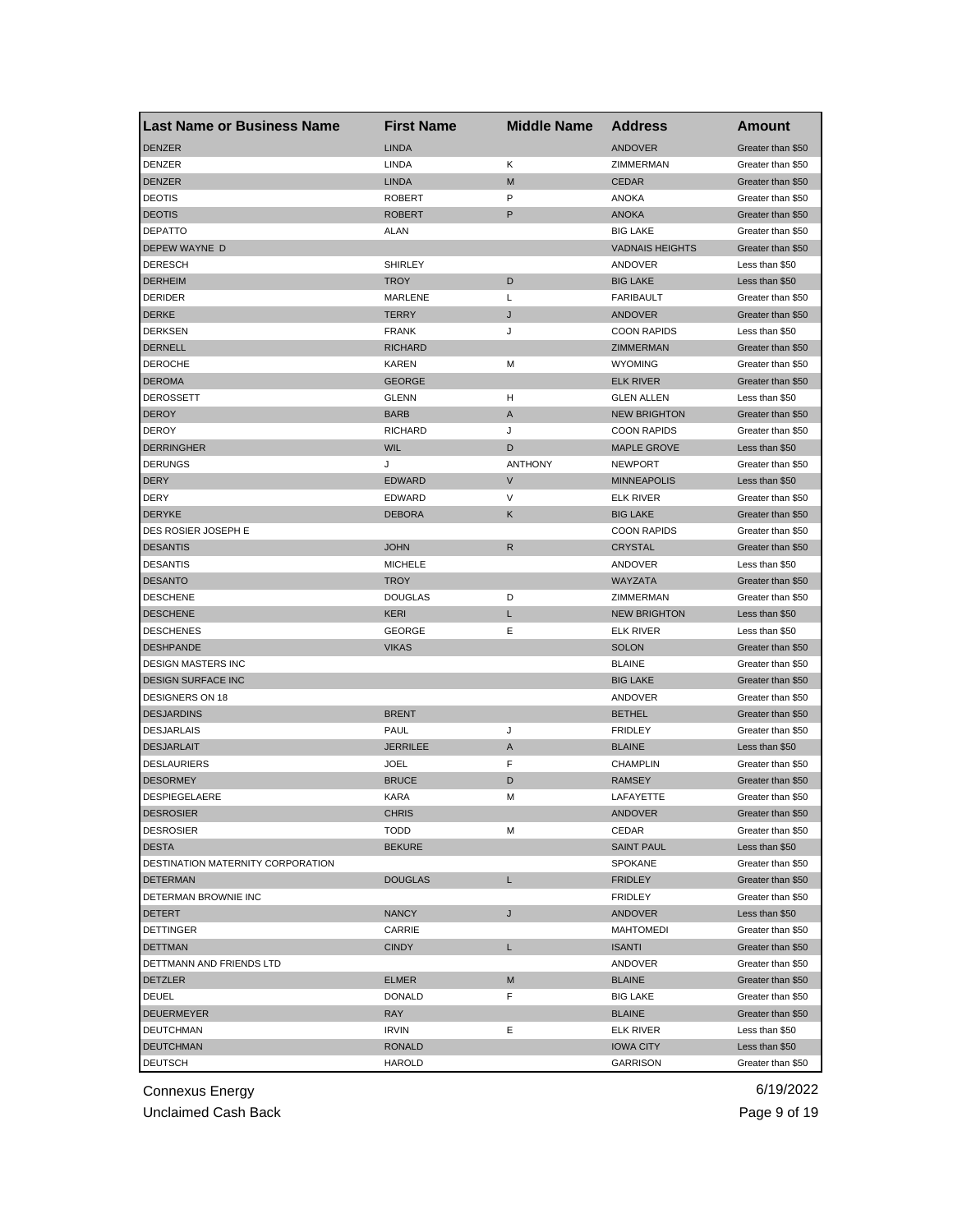| <b>Last Name or Business Name</b> | <b>First Name</b> | <b>Middle Name</b> | <b>Address</b>                | Amount            |
|-----------------------------------|-------------------|--------------------|-------------------------------|-------------------|
| <b>DEUTSCH</b>                    | <b>TRACEY</b>     |                    | WHTE BEAR LAKE                | Less than \$50    |
| <b>DEVAINE</b>                    | <b>CORY</b>       | т                  | <b>COON RAPIDS</b>            | Greater than \$50 |
| <b>DEVANE</b>                     | <b>FAYE</b>       |                    | <b>BLAINE</b>                 | Greater than \$50 |
| <b>DEVANE</b>                     | SAY               |                    | <b>COON RAPIDS</b>            | Less than \$50    |
| <b>DEVANGE</b>                    | <b>KENNETH</b>    | A                  | <b>ROANOKE</b>                | Less than \$50    |
| DEVEAUX-HEALEY                    | <b>CINDY</b>      |                    | <b>COON RAPIDS</b>            | Greater than \$50 |
| <b>DEVEL</b>                      | <b>DAVID</b>      |                    | <b>RAMSEY</b>                 | Less than \$50    |
| <b>DEVETTER</b>                   | <b>MARK</b>       | S                  | <b>MONTICELLO</b>             | Greater than \$50 |
| <b>DEVIES</b>                     | <b>DAN</b>        |                    | CAMBRIDGE                     | Greater than \$50 |
| <b>DEVINE</b>                     | <b>FRANCIS</b>    | т                  | LITTLE CANADA                 | Greater than \$50 |
| <b>DEVINE</b>                     | <b>THOMAS</b>     | Α                  | <b>SPARKS</b>                 | Greater than \$50 |
| <b>DEVLAEMINCK</b>                | <b>MICHAEL</b>    | Ε                  | <b>WATERTOWN</b>              | Greater than \$50 |
| <b>DEVORAK</b>                    | <b>LINDA</b>      |                    | <b>BLOOMINGTON</b>            | Less than \$50    |
| <b>DEVRIES</b>                    | ARIE              | J                  | <b>BLAINE</b>                 | Greater than \$50 |
| <b>DEVRIES</b>                    | <b>MARGARET</b>   |                    | <b>FRIDLEY</b>                | Less than \$50    |
| <b>DEVRIES</b>                    | <b>POLLY</b>      | J                  | <b>RAMSEY</b>                 | Less than \$50    |
| <b>DEVRIES</b>                    | <b>RICK</b>       | A                  | <b>WYOMING</b>                | Greater than \$50 |
| <b>DEVRIES</b>                    | <b>TRACI</b>      | Κ                  | <b>BLAINE</b>                 | Greater than \$50 |
| <b>DEW</b>                        | <b>CURTIS</b>     | A                  | <b>COON RAPIDS</b>            | Greater than \$50 |
| <b>DEWALD</b>                     | <b>JERRY</b>      | С                  | OAKDALE                       | Less than \$50    |
| <b>DEWANDELER</b>                 | <b>RICHARD</b>    | L                  | <b>COON RAPIDS</b>            | Greater than \$50 |
| <b>DEWEY</b>                      | <b>MARK</b>       |                    | <b>ISANTI</b>                 | Greater than \$50 |
| <b>DEWITT</b>                     | <b>JACK</b>       |                    | <b>COON RAPIDS</b>            | Greater than \$50 |
| <b>DEWITT</b>                     | <b>SCOTT</b>      |                    | <b>COON RAPIDS</b>            | Greater than \$50 |
| <b>DEWITT</b>                     | ZACH              | B                  | <b>CHAMPLIN</b>               | Less than \$50    |
| <b>DEXHEIMER</b>                  | <b>MICHAEL</b>    |                    | <b>COON RAPIDS</b>            | Greater than \$50 |
| <b>DEXTER</b>                     | <b>JEFF</b>       |                    | <b>ELK RIVER</b>              | Greater than \$50 |
| <b>DEYOUNG</b>                    | ANNMARIE          |                    | HAYWARD                       | Greater than \$50 |
| <b>DEYOUNG</b>                    | <b>MAURICE</b>    | Α                  | <b>ROGERS</b>                 | Greater than \$50 |
| DEZIEL                            | <b>TOM</b>        | F                  | <b>BAYPORT</b>                | Less than \$50    |
| DEZURIK BUILDERS INC              |                   |                    | WHITE BEAR LAKE               | Greater than \$50 |
| DIAMOND MOLD POLISHING            |                   |                    | <b>FOREST LAKE</b>            | Greater than \$50 |
| DIAMOND WELDING LLC               |                   |                    | <b>BRAHAM</b>                 | Greater than \$50 |
| DIAMOND-BOLIN                     | CORA              |                    | <b>COON RAPIDS</b>            | Less than \$50    |
| <b>DIAMONDS SPORTS BAR</b>        |                   |                    |                               | Greater than \$50 |
| <b>DIANICH</b>                    | <b>STEVEN</b>     | J                  | <b>ANOKA</b><br><b>BLAINE</b> |                   |
|                                   |                   |                    |                               | Less than \$50    |
| <b>DIAZ</b>                       | <b>DORI</b>       | M                  | <b>COON RAPIDS</b>            | Greater than \$50 |
| <b>DIAZ</b>                       | <b>FELIPE</b>     | В                  | <b>BLAINE</b>                 | Greater than \$50 |
| <b>DIBB</b>                       | <b>ROBERT</b>     |                    | <b>PRINCETON</b>              | Greater than \$50 |
| <b>DIBBLE</b>                     | <b>DONNA</b>      | S                  | WAXAHACHIE                    | Less than \$50    |
| <b>DIBLEY</b>                     | DWAYNE            | Е                  | ROHNERT PARK                  | Less than \$50    |
| <b>DICK</b>                       | RALPH             | W                  | <b>SAINT MICHAEL</b>          | Less than \$50    |
| <b>DICK</b>                       | <b>STEVEN</b>     | P                  | <b>SAINT CLOUD</b>            | Greater than \$50 |
| <b>DICK</b>                       | <b>TERRY</b>      |                    | MINOT                         | Greater than \$50 |
| DICK HODGES OLDSMOBILE            |                   |                    | <b>SOMERSET</b>               | Greater than \$50 |
| <b>DICKENSON</b>                  | BETTE             | J                  | <b>BLAINE</b>                 | Greater than \$50 |
| <b>DICKENSON</b>                  | <b>CATHRINE</b>   |                    | <b>ANOKA</b>                  | Greater than \$50 |
| <b>DICKENSON</b>                  | DANA              | Ε                  | <b>MINNEAPOLIS</b>            | Less than \$50    |
| <b>DICKENSON</b>                  | <b>JAMES</b>      |                    | <b>ELK RIVER</b>              | Greater than \$50 |
| <b>DICKENSON</b>                  | <b>JAMES</b>      | G                  | ANOKA                         | Greater than \$50 |
| <b>DICKENSON</b>                  | <b>MATTHEW</b>    |                    | <b>SAINT FRANCIS</b>          | Greater than \$50 |
| <b>DICKENSON</b>                  | RALPH             |                    | <b>SAINT FRANCIS</b>          | Less than \$50    |
| <b>DICKENSON</b>                  | RALPH             | н                  | ANOKA                         | Greater than \$50 |
| <b>DICKENSON</b>                  | <b>ROCHELLE</b>   | D                  | ANDOVER                       | Greater than \$50 |
| <b>DICKENSON</b>                  | <b>ROGER</b>      |                    | <b>ELK RIVER</b>              | Greater than \$50 |
| <b>DICKEY</b>                     | KIM               | $\mathbf{I}$       | PONTE VEDRA                   | Greater than \$50 |

Unclaimed Cash Back **Page 10 of 19**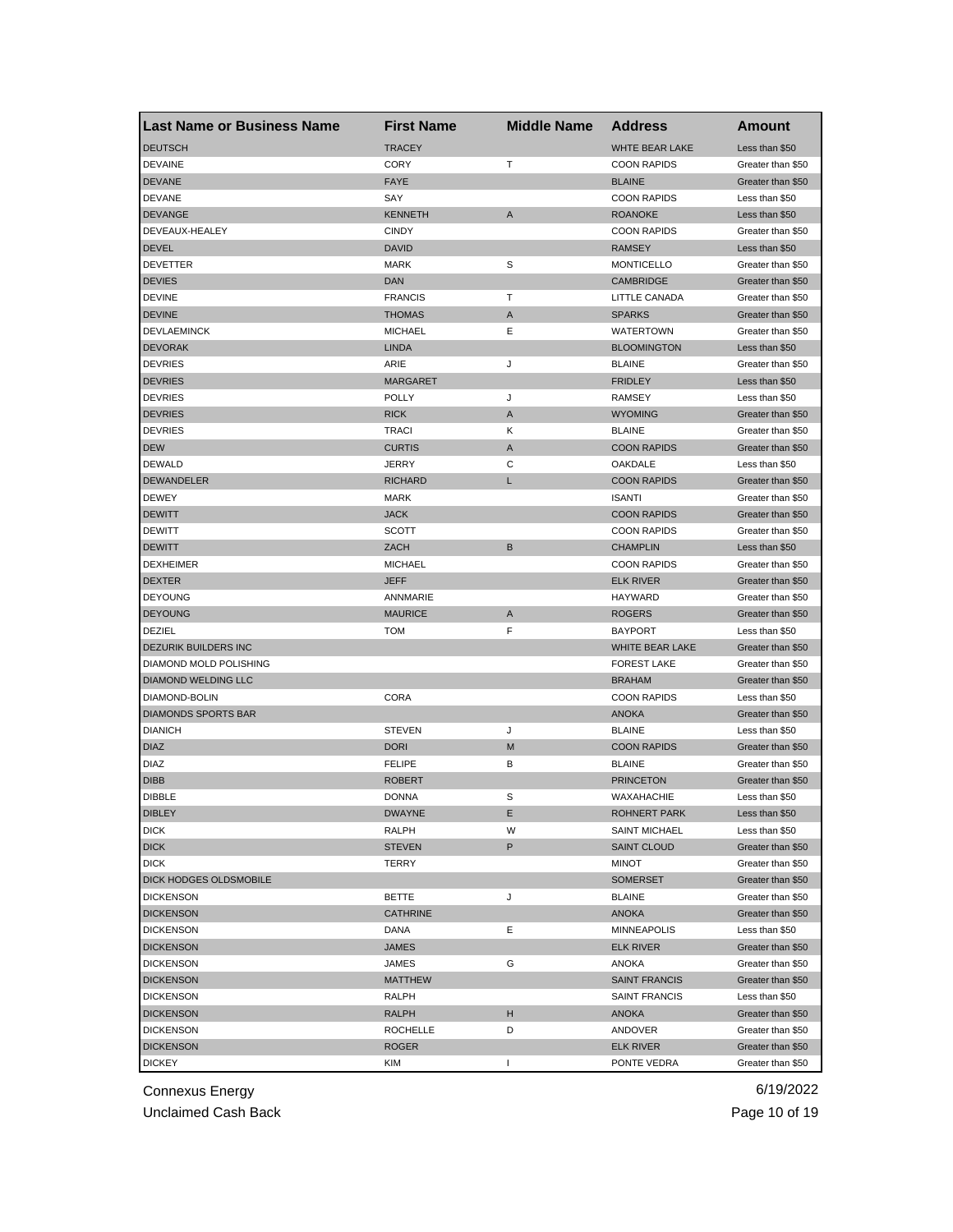| <b>Last Name or Business Name</b> | <b>First Name</b>  | <b>Middle Name</b> | <b>Address</b>          | Amount            |
|-----------------------------------|--------------------|--------------------|-------------------------|-------------------|
| <b>DICKINSON</b>                  | <b>CHRISTOPHER</b> |                    | <b>WYOMING</b>          | Greater than \$50 |
| <b>DICKINSON</b>                  | <b>JEFFREY</b>     | Α                  | ZIMMERMAN               | Greater than \$50 |
| <b>DICKINSON</b>                  | <b>PATRICIA</b>    | A                  | <b>SAVAGE</b>           | Greater than \$50 |
| <b>DICKINSON</b>                  | <b>TOM</b>         |                    | <b>SAINT CLOUD</b>      | Greater than \$50 |
| <b>DICKISON</b>                   | <b>RICH</b>        | J                  | <b>LAKEVILLE</b>        | Greater than \$50 |
| <b>DICKMAN</b>                    | <b>ROBERT</b>      | J                  | <b>ANOKA</b>            | Greater than \$50 |
| <b>DICKMAN</b>                    | <b>ROBERT</b>      | J                  | <b>ISANTI</b>           | Less than \$50    |
| <b>DICKMEYER</b>                  | CRAIG              | т                  | <b>ELK RIVER</b>        | Greater than \$50 |
| <b>DICKSON</b>                    | <b>DAVID</b>       | C                  | ANDOVER                 | Greater than \$50 |
| <b>DICKSON</b>                    | <b>VICKY</b>       | L                  | <b>COON RAPIDS</b>      | Greater than \$50 |
| <b>DIDLING</b>                    | <b>DUAYNE</b>      | Т                  | <b>SPRING LAKE PARK</b> | Less than \$50    |
| DIEBEL                            | <b>DIANE</b>       | L                  | <b>CLEAR LAKE</b>       | Less than \$50    |
| <b>DIEDE</b>                      | <b>ROBERT</b>      | L                  | <b>ANOKA</b>            | Less than \$50    |
| <b>DIEDRICH</b>                   | <b>HAROLD</b>      |                    | <b>WACONIA</b>          | Greater than \$50 |
| <b>DIEDRICH</b>                   | <b>TODD</b>        | M                  | <b>PRIOR LAKE</b>       | Greater than \$50 |
| <b>DIEKOFF</b>                    | PAUL               | JR                 | <b>COON RAPIDS</b>      | Greater than \$50 |
| <b>DIEM</b>                       | <b>RODNEY</b>      | M                  | NORTH SAINT PAUL        | Greater than \$50 |
| <b>DIEMERT</b>                    | <b>EVERETT</b>     |                    | <b>STACY</b>            | Less than \$50    |
| <b>DIEMERT</b>                    | <b>JUDITH</b>      |                    | <b>BLAINE</b>           | Greater than \$50 |
| <b>DIERKHISING</b>                | RAY                | J                  | <b>BECKER</b>           | Less than \$50    |
| <b>DIETHERT</b>                   | <b>KEN</b>         | J                  | <b>BROOKLYN CENTER</b>  | Greater than \$50 |
| <b>DIETRICH</b>                   | <b>DONALD</b>      | Ε                  | <b>BIG LAKE</b>         | Greater than \$50 |
| <b>DIETRICH</b>                   | <b>MARTIN</b>      |                    | <b>COLD SPRING</b>      | Less than \$50    |
| <b>DIETSCH</b>                    | <b>JOHN</b>        | F                  | <b>BLAINE</b>           | Greater than \$50 |
| <b>DIETZ</b>                      | <b>DAVID</b>       | N                  | <b>ELK RIVER</b>        | Greater than \$50 |
| <b>DIETZ</b>                      | <b>PAUL</b>        | т                  | <b>ANOKA</b>            | Greater than \$50 |
| <b>DIETZ</b>                      | <b>THOMAS</b>      | R                  | <b>STILLWATER</b>       | Greater than \$50 |
| <b>DIFFERENCE</b>                 | BY                 | <b>JOLENE</b>      | <b>COON RAPIDS</b>      | Greater than \$50 |
| <b>DIGGS</b>                      | <b>RICHARD</b>     | M                  | WHITE BEAR LK           | Greater than \$50 |
| <b>DIGGS</b>                      | VALLARY            |                    | WHITE BEAR LAKE         | Greater than \$50 |
| <b>DIGRE</b>                      | <b>LEONARD</b>     |                    | <b>COON RAPIDS</b>      | Greater than \$50 |
| <b>DILKS</b>                      | <b>SHAHN</b>       | R                  | <b>ELK RIVER</b>        | Less than \$50    |
| <b>DILL</b>                       | <b>GARRY</b>       |                    | <b>BIG LAKE</b>         | Greater than \$50 |
| DILL                              | <b>JOHN</b>        | H                  | <b>MINNEAPOLIS</b>      | Greater than \$50 |
| <b>DILLEY</b>                     | <b>GEORGE</b>      |                    | ANNANDALE               | Greater than \$50 |
| <b>DILLON</b>                     | <b>BRIAN</b>       |                    | <b>VADNAIS HEIGHTS</b>  | Greater than \$50 |
| <b>DILLON</b>                     | <b>EDWIN</b>       | D                  | <b>ANTELOPE</b>         | Greater than \$50 |
| <b>DILLON</b>                     | <b>KIRK</b>        |                    | <b>COON RAPIDS</b>      | Greater than \$50 |
| <b>DILLON</b>                     | <b>ROBERT</b>      | A                  | <b>HAM LAKE</b>         | Greater than \$50 |
| <b>DILLON</b>                     | <b>THOMAS</b>      | Α                  | ANDOVER                 | Less than \$50    |
| <b>DILTS</b>                      | LAURIE             |                    | WHITE BEAR TOWNSHIP     | Less than \$50    |
| <b>DILU</b>                       | KATHY              | JO                 | <b>COON RAPIDS</b>      | Greater than \$50 |
| <b>DILWORTH</b>                   | <b>MONICA</b>      | L.                 | <b>BLAINE</b>           | Greater than \$50 |
| <b>DIMAGGIO</b>                   | <b>JOSEPH</b>      | J                  | <b>ERSKINE</b>          | Greater than \$50 |
| <b>DIMICH</b>                     | ANGELA             | M                  | <b>MINNEAPOLIS</b>      | Greater than \$50 |
| <b>DIMICH</b>                     | RICHARD            |                    | <b>GRAND RAPIDS</b>     | Greater than \$50 |
| <b>DIMKE</b>                      | <b>JOHN</b>        | W                  | <b>MOUNDSVIEW</b>       | Greater than \$50 |
| <b>DIMMERMAN</b>                  | <b>BROTHERS</b>    |                    | <b>FOREST LAKE</b>      | Greater than \$50 |
| <b>DIMOND</b>                     | <b>ROBERT</b>      |                    | <b>VADNAIS HEIGHTS</b>  | Greater than \$50 |
| <b>DINDORF</b>                    | <b>MICHAEL</b>     | J                  | ANDOVER                 | Greater than \$50 |
| <b>DINGLE</b>                     | JAMES              | н                  | <b>BECKER</b>           | Greater than \$50 |
| <b>DINGLE</b>                     | MABEL              |                    | ZIMMERMAN               | Greater than \$50 |
| <b>DINGLEY</b>                    | <b>PATRICIA</b>    |                    | CRYSTAL                 | Greater than \$50 |
| <b>DINGMANN</b>                   | ARNOLD             |                    | ST CLOUD                | Less than \$50    |
| <b>DINGMANN</b>                   | <b>CONNIE</b>      |                    | ANOKA                   | Less than \$50    |
| <b>DINH</b>                       | CU                 |                    | <b>BLAINE</b>           | Less than \$50    |
|                                   |                    |                    |                         |                   |

Unclaimed Cash Back **Page 11 of 19**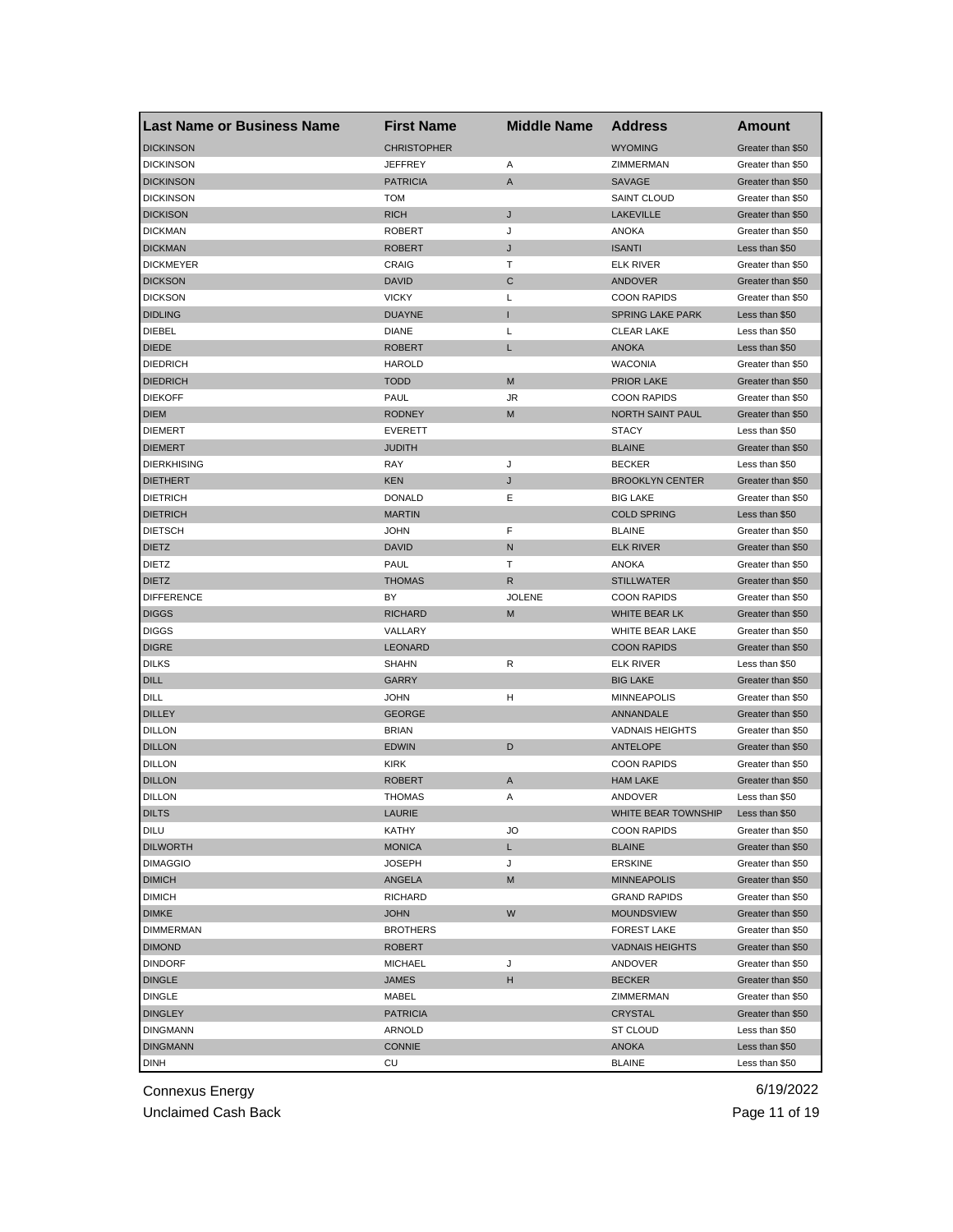| <b>Last Name or Business Name</b> | <b>First Name</b>  | <b>Middle Name</b> | <b>Address</b>         | Amount                                 |
|-----------------------------------|--------------------|--------------------|------------------------|----------------------------------------|
| <b>DINNETZ</b>                    | <b>DANIEL</b>      | $\mathsf{C}$       | <b>CEDAR</b>           | Greater than \$50                      |
| <b>DINOS</b>                      | <b>FESTIVAL</b>    |                    | <b>COON RAPIDS</b>     | Greater than \$50                      |
| <b>DINTINO</b>                    | <b>JOSEPH</b>      | S                  | <b>SAINT PAUL PARK</b> | Greater than \$50                      |
| <b>DINVILLE</b>                   | LORI               | Α                  | <b>BECKER</b>          | Greater than \$50                      |
| <b>DINVILLE</b>                   | <b>MARTIN</b>      |                    | <b>IRONTON</b>         | Greater than \$50                      |
| <b>DIORIO</b>                     | <b>STEVEN</b>      |                    | PEEKSKILL              | Less than \$50                         |
| <b>DIPESA</b>                     | <b>ROGER</b>       | B                  | WHITE BEAR LAKE        | Greater than \$50                      |
| <b>DIPPON</b>                     | <b>MICHELLE</b>    | C                  | <b>EAST BETHEL</b>     | Less than \$50                         |
| <b>DIRCKS</b>                     | <b>LISA</b>        | B                  | <b>COON RAPIDS</b>     | Less than \$50                         |
| <b>DIRIE</b>                      | <b>HANA</b>        |                    | <b>BLAINE</b>          | Less than \$50                         |
| <b>DIRKMAN</b>                    | <b>WAYNE</b>       | B                  | <b>FERGUS FALLS</b>    | Greater than \$50                      |
| <b>DIRKS</b>                      | ARNOLD             | Ε                  | <b>SAINT PAUL</b>      | Greater than \$50                      |
| <b>DISCHINGER</b>                 | <b>EDWARD</b>      |                    | <b>COON RAPIDS</b>     | Greater than \$50                      |
| <b>DISCHINGER</b>                 | <b>VIRGINIA</b>    |                    | SPRING LK PK           | Greater than \$50                      |
| DISCOUNT APPLIANCE INC            |                    |                    | <b>FRIDLEY</b>         | Greater than \$50                      |
| DISCOUNT PLUS FURNITURE           |                    |                    | <b>BLAINE</b>          | Greater than \$50                      |
| <b>DISERA</b>                     | <b>MARK</b>        | C                  | WHITE BEAR LAKE        | Greater than \$50                      |
| <b>DISRUD</b>                     | <b>ROBERT</b>      | D                  | <b>NORTH BRANCH</b>    | Less than \$50                         |
| <b>DITTBERNER</b>                 | <b>FRED</b>        | S                  | <b>ANOKA</b>           | Greater than \$50                      |
| <b>DITTBERNER</b>                 | <b>NORBERT</b>     | R                  | MAPLEWOOD              | Greater than \$50                      |
| <b>DITTEL</b>                     | <b>DAISY</b>       | M                  | <b>MINNEAPOLIS</b>     | Greater than \$50                      |
| <b>DIVERSIFIED</b>                | <b>INVESTMENTS</b> |                    | <b>RICE</b>            | Greater than \$50                      |
| DIVERSIFIED BINDERY & PKG         |                    |                    | <b>MINNEAPOLIS</b>     | Greater than \$50                      |
| DIVISION 1 REAL ESTATE INC        |                    |                    | <b>ANOKA</b>           | Greater than \$50                      |
| <b>DIXON</b>                      | <b>DAVID</b>       | G                  | <b>HOPKINS</b>         | Greater than \$50                      |
| <b>DIXON</b>                      | LAWRENCE           | 1                  | <b>SAINT MICHAEL</b>   | Greater than \$50                      |
| <b>DIXON</b>                      | <b>PAT</b>         |                    | <b>ANOKA</b>           | Greater than \$50                      |
| <b>DIXON</b>                      | PAUL               |                    | PHILADELPHIA           | Less than \$50                         |
| <b>DIXON</b>                      | <b>RONALD</b>      | W                  | <b>ROBBINSDALE</b>     | Greater than \$50                      |
| <b>DIZAYEE</b>                    | <b>OMAR</b>        |                    | <b>COON RAPIDS</b>     | Greater than \$50                      |
| DO                                | <b>KHANG</b>       | <b>THE</b>         | <b>BLAINE</b>          | Less than \$50                         |
| <b>DOAK</b>                       | <b>GRETCHEN</b>    | Г                  | <b>MINNEAPOLIS</b>     | Greater than \$50                      |
| <b>DOBAK</b>                      | <b>RICHARD</b>     |                    | <b>DULUTH</b>          |                                        |
| DOBBELMANN                        | THEODORE           |                    | MAPLE GROVE            | Greater than \$50                      |
|                                   | <b>ROBIN</b>       |                    | <b>BLAINE</b>          | Less than \$50                         |
| DOBBINS-TAYLOR                    | <b>KATHLEEN</b>    | M                  |                        | Greater than \$50<br>Greater than \$50 |
| <b>DOBBS</b>                      |                    |                    | <b>MINNEAPOLIS</b>     | Less than \$50                         |
| <b>DOBBS</b>                      | <b>KEVIN</b>       | J                  | <b>MINNEAPOLIS</b>     |                                        |
| <b>DOBIAS</b>                     | <b>JEANETTE</b>    | С                  | <b>MINNEAPOLIS</b>     | Less than \$50                         |
| <b>DOBLE</b>                      | <b>ARTHUR</b>      |                    | <b>SAN DIEGO</b>       | Greater than \$50                      |
| <b>DOCKEN</b>                     | <b>THOMAS</b>      |                    | MAPLE GROVE            | Greater than \$50                      |
| <b>DOCKHAM</b>                    | DALE               | D                  | SAINT FRANCIS          | Greater than \$50                      |
| <b>DOCKHAM</b>                    | RAYMOND            | Κ                  | <b>COON RAPIDS</b>     | Greater than \$50                      |
| <b>DOCKTER</b>                    | <b>KATHY</b>       | R                  | <b>MINNETONKA</b>      | Greater than \$50                      |
| <b>DODDS</b>                      | RAYMOND            | W                  | ZIMMERMAN              | Less than \$50                         |
| DOE                               | <b>THOMAS</b>      | Е                  | <b>BETHEL</b>          | Greater than \$50                      |
| DOEDEN                            | SANDRA             | D                  | SAINT CLOUD            | Greater than \$50                      |
| <b>DOEGE</b>                      | <b>DELIA</b>       | M                  | <b>VENICE</b>          | Greater than \$50                      |
| DOELY                             | AUDREY             |                    | <b>BLAINE</b>          | Less than \$50                         |
| <b>DOEMEL</b>                     | <b>CURTIS</b>      | L                  | <b>HAM LAKE</b>        | Greater than \$50                      |
| <b>DOERING</b>                    | <b>EUGENE</b>      | M                  | <b>STEWART</b>         | Greater than \$50                      |
| <b>DOERING</b>                    | <b>FRED</b>        | Ε                  | <b>CLEAR LAKE</b>      | Greater than \$50                      |
| <b>DOERING</b>                    | <b>JOHN</b>        | н                  | <b>CLEAR LAKE</b>      | Greater than \$50                      |
| <b>DOETKOTT</b>                   | <b>BETTY</b>       | J                  | <b>COON RAPIDS</b>     | Greater than \$50                      |
| <b>DOETKOTT</b>                   | RICHARD            | L                  | <b>COON RAPIDS</b>     | Greater than \$50                      |
| <b>DOFFIN</b>                     | LESTER             | D                  | <b>HINCKLEY</b>        | Greater than \$50                      |
| <b>DOFFING</b>                    | <b>TODD</b>        | С                  | <b>HAM LAKE</b>        | Less than \$50                         |

Unclaimed Cash Back **Page 12 of 19**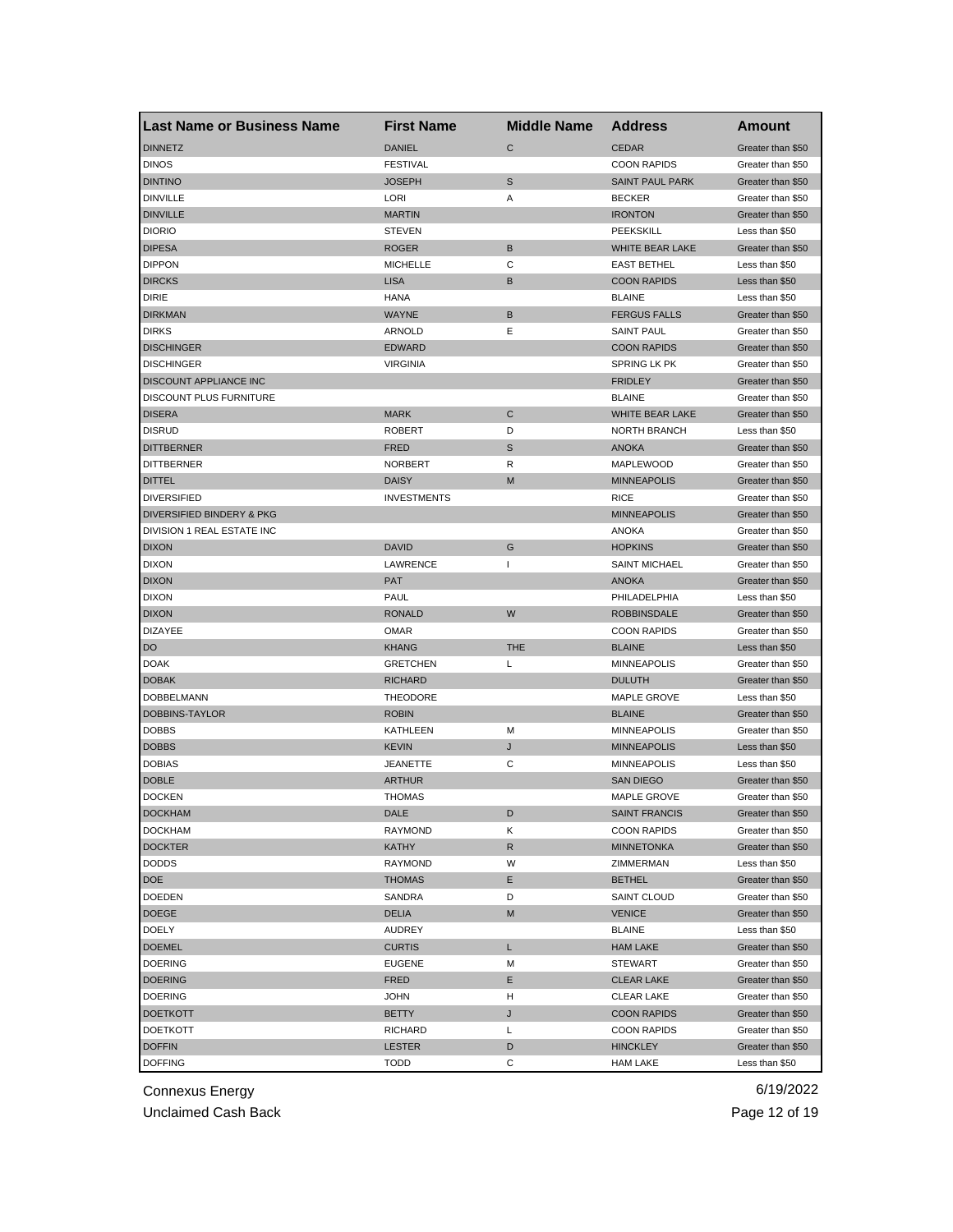| <b>Last Name or Business Name</b> | <b>First Name</b> | <b>Middle Name</b> | Address                | Amount            |
|-----------------------------------|-------------------|--------------------|------------------------|-------------------|
| <b>DOGUE STYLE</b>                |                   |                    | <b>MAPLE GROVE</b>     | Less than \$50    |
| <b>DOHENY</b>                     | <b>RUSSELL</b>    | S                  | <b>SAINT PAUL</b>      | Greater than \$50 |
| <b>DOHERTY</b>                    | <b>BARBARA</b>    | <b>JEAN</b>        | <b>BLAINE</b>          | Greater than \$50 |
| <b>DOHERTY</b>                    | <b>JAMES</b>      | O                  | SIDE LAKE              | Greater than \$50 |
| <b>DOHERTY</b>                    | <b>KATHERINE</b>  |                    | PORT ANGELES           | Less than \$50    |
| <b>DOHERTYS</b>                   | PIZZA             |                    | ANDOVER                | Greater than \$50 |
| DOHERTYS PIZZA PARLOR             |                   |                    | <b>CEDAR</b>           | Greater than \$50 |
| <b>DOHMEYER</b>                   | CARLY             |                    | <b>RAMSEY</b>          | Less than \$50    |
| <b>DOHRMANN</b>                   | <b>KEN</b>        |                    | <b>ELK RIVER</b>       | Greater than \$50 |
| <b>DOHRWARDT</b>                  | <b>BRAY</b>       | м                  | ANOKA                  | Greater than \$50 |
| <b>DOJAK LLC</b>                  |                   |                    | <b>SARTELL</b>         | Less than \$50    |
| DOKKEBAKKEN                       | <b>BRUCE</b>      | O                  | <b>BECKER</b>          | Greater than \$50 |
| <b>DOKKEN</b>                     | <b>DENNIS</b>     | Ε                  | <b>MINNETONKA</b>      | Greater than \$50 |
| <b>DOKKEN</b>                     | JAMES             |                    | <b>CHAMPLIN</b>        | Greater than \$50 |
| <b>DOLAN</b>                      | DANIEL            | R                  | <b>VADNAIS HEIGHTS</b> | Greater than \$50 |
| <b>DOLAN</b>                      | <b>JOHN</b>       | S                  | <b>COON RAPIDS</b>     | Greater than \$50 |
| <b>DOLAN</b>                      | <b>RICHARD</b>    |                    | <b>MESA</b>            | Greater than \$50 |
| <b>DOLASH</b>                     | LOREN             | D                  | AMERY                  | Less than \$50    |
| <b>DOLD</b>                       | <b>WILLIAM</b>    | J                  | <b>COON RAPIDS</b>     | Greater than \$50 |
| <b>DOLECKI</b>                    | HARVEY            | J                  | <b>HAMPSTEAD</b>       | Greater than \$50 |
| <b>DOLEZAL</b>                    | <b>SHAWN</b>      |                    | <b>BLAINE</b>          | Greater than \$50 |
| DOLEZAL                           | <b>THOMAS</b>     | M                  | WALKER                 | Greater than \$50 |
| <b>DOLFAY</b>                     | <b>JOSEPH</b>     | J                  | <b>CENTERVILLE</b>     | Less than \$50    |
| <b>DOLFAY</b>                     | <b>PEGGY</b>      | <b>ANN</b>         | WHITE BEAR LAKE        | Greater than \$50 |
| <b>DOLL</b>                       | <b>DANIEL</b>     | S                  | <b>WYOMING</b>         | Greater than \$50 |
| <b>DOLLANSKI</b>                  | <b>TROY</b>       |                    | <b>ELK RIVER</b>       | Greater than \$50 |
| DOLLANSKY & ASSOC                 |                   |                    | <b>ANDOVER</b>         | Greater than \$50 |
| <b>DOLLAR</b>                     | <b>CYNTHIA</b>    |                    | <b>BIG LAKE</b>        | Greater than \$50 |
| DOLLAR PATROL                     |                   |                    | <b>PLYMOUTH</b>        | Less than \$50    |
| <b>DOLNEY</b>                     | <b>VICKI</b>      | Г                  | <b>BROOKLYN PARK</b>   | Greater than \$50 |
| <b>DOLPHY</b>                     | <b>MAX</b>        | С                  | ZIMMERMAN              | Greater than \$50 |
| <b>DOLS</b>                       | LOWELL            | F                  | OSSEO                  | Greater than \$50 |
| <b>DOLS</b>                       | <b>MARK</b>       | P                  | <b>BROOKLYN PARK</b>   | Greater than \$50 |
| <b>DOMAGALL</b>                   | <b>ANTHONY</b>    | J                  | <b>HOULTON</b>         | Greater than \$50 |
| <b>DOMAGALL</b>                   | <b>MARRY</b>      | <b>BETH</b>        | <b>HOULTON</b>         | Less than \$50    |
| <b>DOMANICO</b>                   | <b>MELODY</b>     |                    | <b>CIRCLE PINES</b>    | Greater than \$50 |
| <b>DOMEIER</b>                    | ROBERT            | <b>JAMES</b>       | <b>ANDOVER</b>         | Less than \$50    |
| <b>DOMIANO</b>                    | <b>BONNIE</b>     |                    | ANOKA                  | Greater than \$50 |
| <b>DOMINO</b>                     | <b>JERRY</b>      | L                  | <b>COON RAPIDS</b>     | Greater than \$50 |
| DON CARLOS MILDRED E              |                   |                    | <b>BLAINE</b>          | Greater than \$50 |
| <b>DONAHOWER</b>                  | <b>JOHN</b>       |                    | <b>FORT MYERS</b>      | Greater than \$50 |
| <b>DONAHUE</b>                    | <b>EUGENE</b>     | P                  | SHOREWOOD              | Greater than \$50 |
| DONAHUE*                          | <b>JAN</b>        | M                  | <b>COON RAPIDS</b>     | Greater than \$50 |
| <b>DONAIS</b>                     | ALEN              | P                  | <b>EMBARRASS</b>       | Greater than \$50 |
| <b>DONALDS</b>                    | LAWRENCE          |                    | <b>VADNAIS HEIGHTS</b> | Greater than \$50 |
| DONALDSON                         | SCOTT             | Ε                  | <b>BLACKRIVER</b>      | Less than \$50    |
| DONALDSON*                        | <b>JANAY</b>      | D                  | <b>BROOK PARK</b>      | Less than \$50    |
| <b>DONAT</b>                      | <b>ROGER</b>      | O                  | ANOKA                  | Greater than \$50 |
| <b>DONATELLE</b>                  | <b>ANTHONY</b>    | M                  | <b>HUGO</b>            | Less than \$50    |
| <b>DONATO</b>                     | PAMELA            |                    | <b>BLAINE</b>          | Greater than \$50 |
| <b>DONCASTER</b>                  | <b>BARBARA</b>    | Κ<br>A             |                        | Greater than \$50 |
|                                   |                   |                    | <b>BROOKLYN PARK</b>   |                   |
| <b>DONCITS</b>                    | <b>RONALD</b>     | М                  | <b>BLAINE</b>          | Less than \$50    |
| <b>DONDLINGER</b>                 | LARRY             |                    | <b>MINNEAPOLIS</b>     | Less than \$50    |
| <b>DONELAN</b>                    | SYBIL             | Κ                  | <b>BATTLE LAKE</b>     | Less than \$50    |
| <b>DONG</b>                       | <b>MAU</b>        |                    | ROUND ROCK             | Less than \$50    |
| <b>DONLEY</b>                     | CLIFFORD          | С                  | SAINT FRANCIS          | Greater than \$50 |

Unclaimed Cash Back **Page 13 of 19**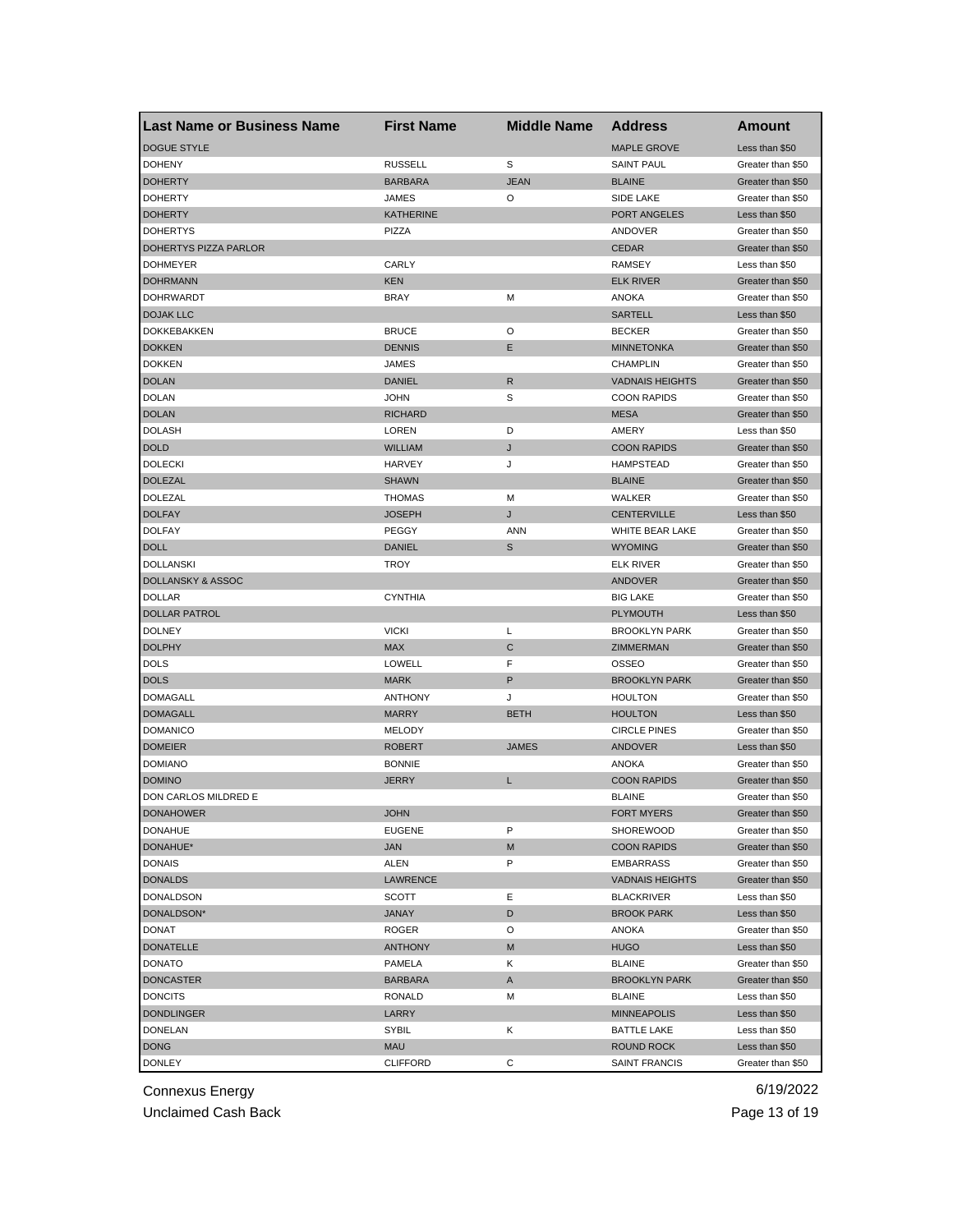| <b>Last Name or Business Name</b> | <b>First Name</b> | <b>Middle Name</b> | <b>Address</b>             | Amount            |
|-----------------------------------|-------------------|--------------------|----------------------------|-------------------|
| <b>DONLEY</b>                     | <b>ELIZABETH</b>  | $\mathsf{C}$       | <b>MILACA</b>              | Greater than \$50 |
| <b>DONLON</b>                     | <b>NICOLE</b>     | R                  | <b>WOODBURY</b>            | Less than \$50    |
| DONLYN MANUFACTURING              |                   |                    | <b>NORTH BRANCH</b>        | Greater than \$50 |
| <b>DONNALS</b>                    | <b>JEREMY</b>     |                    | <b>CHAMPAIGN</b>           | Less than \$50    |
| <b>DONNAY</b>                     | <b>CECILE</b>     | Ε                  | WHITE BEAR LAKE            | Greater than \$50 |
| <b>DONNAY</b>                     | CHAD              |                    | SAINT AUGUSTA              | Less than \$50    |
| <b>DONNELLY</b>                   | <b>BRIAN</b>      | M                  | <b>RAMSEY</b>              | Greater than \$50 |
| <b>DONNELLY</b>                   | GUY               | М                  | <b>SAINT PAUL</b>          | Less than \$50    |
| <b>DONNELLY</b>                   | TERRANCE          | S                  | <b>STREETSBORO</b>         | Greater than \$50 |
| <b>DONNELLY</b>                   | THOMAS            | Г                  | <b>BIG LAKE</b>            | Greater than \$50 |
| <b>DONNER</b>                     | <b>CARRIE</b>     | A                  | <b>CAMBRIDGE</b>           | Less than \$50    |
| <b>DONNER</b>                     | KARLA             |                    | <b>HAM LAKE</b>            | Less than \$50    |
| <b>DONNER</b>                     | KERRY             | <b>JO</b>          | <b>PRINCETON</b>           | Greater than \$50 |
| <b>DONNER</b>                     | <b>VICTORIA</b>   | (HAJNEY)           | <b>BLAINE</b>              | Greater than \$50 |
| <b>DONOFRIO</b>                   | <b>WILLIAM</b>    |                    | <b>APPLETON</b>            | Less than \$50    |
| <b>DONOHOE</b>                    | JOHN              | S                  | <b>CHAMPLIN</b>            | Less than \$50    |
| <b>DONOHUE</b>                    | <b>WENDY</b>      | S                  | <b>GAITHERSBURG</b>        | Greater than \$50 |
| <b>DONOLUK</b>                    | <b>NICOLAI</b>    |                    | <b>DULUTH</b>              | Greater than \$50 |
| <b>DONOVAN</b>                    | JESSICA           |                    | OAK GROVE                  | Less than \$50    |
| <b>DONOVAN</b>                    | KATIE             | Α                  | <b>SAINT PAUL</b>          | Greater than \$50 |
| <b>DOOLEY</b>                     | <b>DENISE</b>     | A                  | <b>RICHFIELD</b>           | Greater than \$50 |
| <b>DOOLEY</b>                     | <b>DON</b>        |                    | <b>MINNEAPOLIS</b>         | Greater than \$50 |
| <b>DOOLEY</b>                     | KATHLEEN          |                    | <b>INVER GROVE HEIGHTS</b> | Greater than \$50 |
| <b>DOOLEY</b>                     | <b>KIM</b>        |                    | <b>COON RAPIDS</b>         | Greater than \$50 |
| <b>DOOLEY</b>                     | <b>MICHAEL</b>    | J                  | <b>EAU CLAIRE</b>          | Greater than \$50 |
| <b>DOOLEY</b>                     | <b>NORENE</b>     |                    | <b>MINNEAPOLIS</b>         | Less than \$50    |
| <b>DOOLEY</b>                     | <b>TRACELYN</b>   |                    | <b>FOREST LAKE</b>         | Greater than \$50 |
| <b>DOOLITTLE</b>                  | JASON             | Α                  | OSSEO                      | Less than \$50    |
| <b>DOPP</b>                       | GREG              | A                  | <b>ELK RIVER</b>           | Less than \$50    |
| <b>DOPP</b>                       | <b>MARTIN</b>     | Α                  | <b>PRINCETON</b>           | Greater than \$50 |
| <b>DORAN</b>                      | JANET             | M                  | <b>ELK RIVER</b>           | Greater than \$50 |
| <b>DORAN</b>                      | <b>MICHAEL</b>    | Α                  | ANDOVER                    | Greater than \$50 |
| <b>DORAN</b>                      | <b>NANCY</b>      | Е                  | <b>CIRCLE PINES</b>        | Greater than \$50 |
| DORDAL                            | DALE              | L                  | <b>DAYTON</b>              | Greater than \$50 |
| <b>DORFF</b>                      | MICHAEL           |                    | <b>COON RAPIDS</b>         | Greater than \$50 |
| <b>DORFF</b>                      | <b>MICHAEL</b>    | R                  | <b>GOLDEN VALLEY</b>       | Greater than \$50 |
| <b>DORFF</b>                      | YAMIRA            | A                  | <b>LEANDER</b>             | Less than \$50    |
| <b>DORHOLT</b>                    | <b>DEBORAH</b>    | Α                  | ELK RIVER                  | Greater than \$50 |
| <b>DORING</b>                     | AMBER             | J                  | <b>PLAINVIEW</b>           | Less than \$50    |
| <b>DORIS</b>                      | DAVID             |                    | <b>BLAINE</b>              | Greater than \$50 |
| DORMAN                            | DAVID             | M                  | <b>SHAKOPEE</b>            | Less than \$50    |
| <b>DORMAN</b>                     | <b>SHELIA</b>     | Α                  | <b>COON RAPIDS</b>         | Greater than \$50 |
| <b>DORN</b>                       | <b>DAVE</b>       |                    | <b>STILLWATER</b>          | Greater than \$50 |
| <b>DORN</b>                       | <b>DIANE</b>      | MARIE              | <b>BURNSVILLE</b>          | Greater than \$50 |
| <b>DORN</b>                       | <b>DOUGLAS</b>    | G                  | <b>ANOKA</b>               | Greater than \$50 |
| <b>DORN</b>                       | DOUGLAS           | G                  | ANOKA                      | Less than \$50    |
| <b>DORN</b>                       | <b>ROBERT</b>     | Е                  | <b>CIRCLE PINES</b>        | Greater than \$50 |
| DORN MARY LOU K                   |                   |                    | MINNEAPOLIS                | Greater than \$50 |
| <b>DORNEY</b>                     | <b>SUZANNE</b>    |                    | <b>FLORHAM PARK</b>        | Less than \$50    |
| DORO                              | CAROL             | J                  | <b>ELK RIVER</b>           | Less than \$50    |
| <b>DOROFF</b>                     | JUSTINA           | M                  | KNOXVILLE                  | Less than \$50    |
| <b>DOROW</b>                      | <b>DARWIN</b>     | С                  | <b>BLAINE</b>              | Greater than \$50 |
| <b>DORR</b>                       | JEFFREY           |                    | RAMSEY                     | Greater than \$50 |
| DORR                              | MIA               |                    | <b>ST PAUL</b>             | Less than \$50    |
| <b>DORR</b>                       | <b>RANDY</b>      | J                  | <b>BROOKLYN CENTER</b>     | Less than \$50    |
| <b>DORROW</b>                     | ELLEN             |                    | <b>COON RAPIDS</b>         | Greater than \$50 |

Unclaimed Cash Back **Page 14 of 19**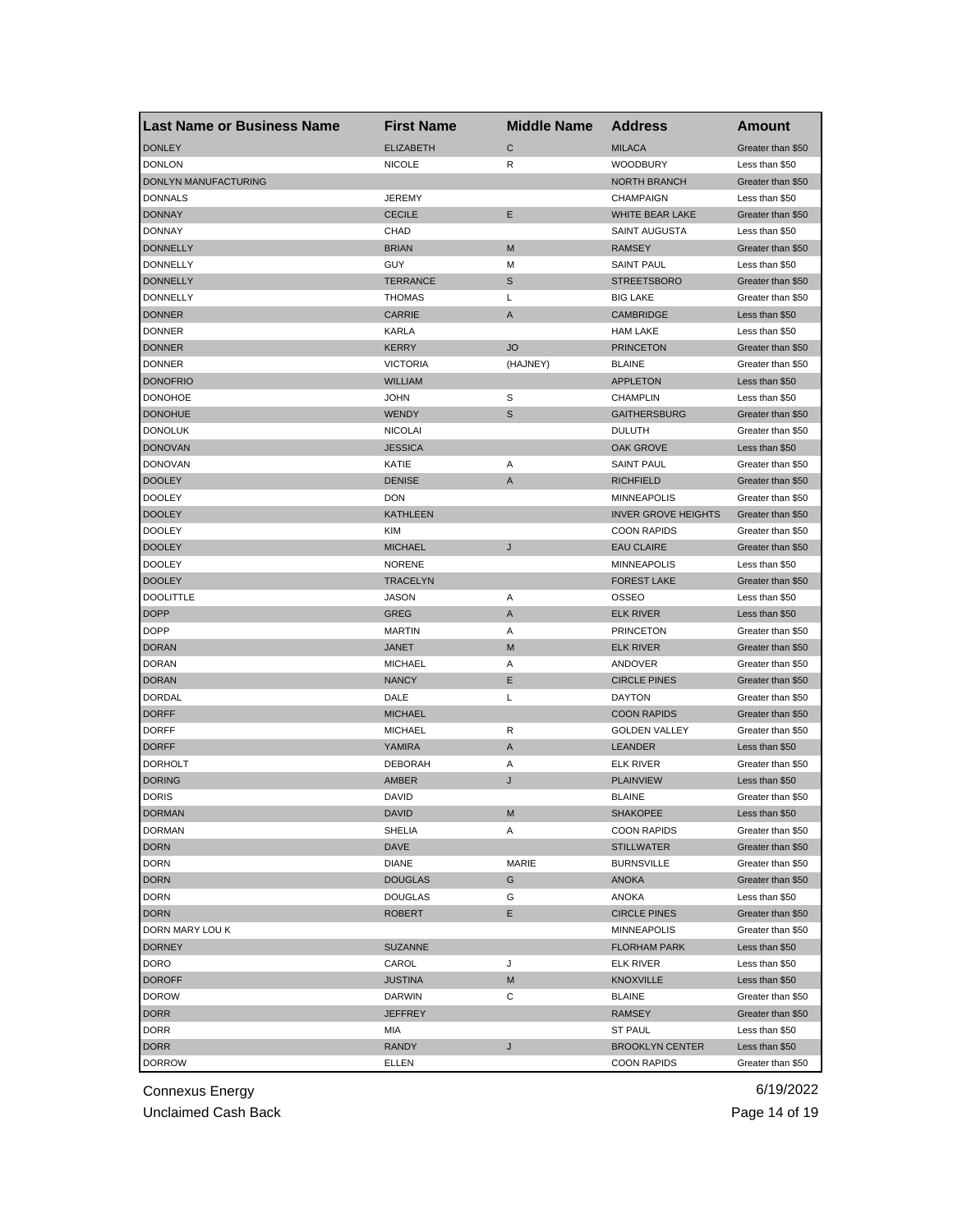| <b>Last Name or Business Name</b> | <b>First Name</b> | <b>Middle Name</b> | <b>Address</b>         | Amount            |
|-----------------------------------|-------------------|--------------------|------------------------|-------------------|
| <b>DORSEY</b>                     | <b>RICHARD</b>    | J                  | <b>MINNETONKA</b>      | Greater than \$50 |
| <b>DORSTAD</b>                    | ALLAN             | т                  | <b>BLAINE</b>          | Greater than \$50 |
| <b>DORZINSKI</b>                  | <b>CRAIG</b>      | J                  | <b>PRIOR LAKE</b>      | Greater than \$50 |
| <b>DOSCH</b>                      | <b>CHARLES</b>    | Г                  | <b>MINNEAPOLIS</b>     | Greater than \$50 |
| <b>DOTRAY</b>                     | <b>BRENDA</b>     | Κ                  | <b>WYOMING</b>         | Greater than \$50 |
| <b>DOTSETH</b>                    | JEFFERY           | ALLEN              | <b>PRINCETON</b>       | Greater than \$50 |
| <b>DOTSETH</b>                    | <b>RICHARD</b>    |                    | <b>AITKIN</b>          | Greater than \$50 |
| <b>DOTSON</b>                     | <b>SHANNON</b>    | M                  | <b>COON RAPIDS</b>     | Greater than \$50 |
| <b>DOTY</b>                       | <b>BRIAN</b>      |                    | ZIMMERMAN              | Greater than \$50 |
| DOTY                              | DAVID             | J                  | <b>NEENAH</b>          | Less than \$50    |
| <b>DOTY</b>                       | <b>DENISE</b>     | M                  | ANDOVER                | Less than \$50    |
| <b>DOTY</b>                       | JAMES             |                    | <b>ANOKA</b>           | Less than \$50    |
| <b>DOTY</b>                       | <b>JENNIFER</b>   | L                  | <b>ANOKA</b>           | Greater than \$50 |
| <b>DOTY</b>                       | <b>STEVEN</b>     | M                  | <b>COON RAPIDS</b>     | Greater than \$50 |
| <b>DOTZLER</b>                    | <b>ANGELA</b>     |                    | <b>BROOKLYN PARK</b>   | Less than \$50    |
| <b>DOUBEK</b>                     | JEROME            | J                  | <b>CIRCLE PINES</b>    | Greater than \$50 |
| <b>DOUCETTE</b>                   | JAMES             |                    | <b>BLAINE</b>          | Greater than \$50 |
| <b>DOUCETTE</b>                   | KEVIN             | м                  | <b>COON RAPIDS</b>     | Greater than \$50 |
| <b>DOUGHERTY</b>                  | JAMES             |                    | <b>PRINCETON</b>       | Less than \$50    |
| <b>DOUGHERTY</b>                  | <b>MARK</b>       |                    | <b>FRIDLEY</b>         | Less than \$50    |
| <b>DOUGHERTY</b>                  | <b>THOMAS</b>     | M                  | <b>DAYTON</b>          | Less than \$50    |
| <b>DOUGHERTY</b>                  | <b>THOMAS</b>     | М                  | <b>HUGO</b>            | Greater than \$50 |
| <b>DOUGHTY</b>                    | <b>DUANE</b>      | W                  | ZIMMERMAN              | Greater than \$50 |
| <b>DOUGHTY</b>                    | <b>TODD</b>       | R                  | <b>CASTLE ROCK</b>     | Less than \$50    |
| <b>DOUGHTY</b>                    | <b>TODD</b>       | R                  | <b>HIGHLANDS RANCH</b> | Greater than \$50 |
| <b>DOUGLAS</b>                    | <b>BONNIE</b>     | J                  | <b>ELK RIVER</b>       | Less than \$50    |
| <b>DOUGLAS</b>                    | <b>CINDY</b>      | S                  | <b>FORESTON</b>        | Less than \$50    |
| <b>DOUGLAS</b>                    | <b>DENNIS</b>     |                    | <b>BLAINE</b>          | Greater than \$50 |
| <b>DOUGLAS</b>                    | KAREN             | F                  | <b>ISANTI</b>          | Greater than \$50 |
| <b>DOUGLAS</b>                    | <b>KONNIE</b>     | S                  | <b>COON RAPIDS</b>     | Greater than \$50 |
| DOUGLAS FILTER COMPANY            |                   |                    | <b>BIG LAKE</b>        | Greater than \$50 |
| <b>DOUGLASS</b>                   | BETH              |                    | <b>ST LOUIS PARK</b>   | Greater than \$50 |
| <b>DOUGLASS</b>                   | <b>CYNTHIA</b>    | <b>BETH</b>        | <b>MINNEAPOLIS</b>     | Greater than \$50 |
| <b>DOUGLASS</b>                   | JERRY             |                    | SAINT PAUL             | Greater than \$50 |
| DOUGLASS*                         | <b>CYNTHIA</b>    |                    | <b>ST LOUIS PARK</b>   | Less than \$50    |
| <b>DOVER</b>                      | <b>HALLMARK</b>   |                    | ANDOVER                | Greater than \$50 |
| <b>DOW</b>                        | <b>JOHN</b>       | н                  | <b>MASON CITY</b>      | Greater than \$50 |
| <b>DOWDELL</b>                    | R                 | J                  | <b>WOODBURY</b>        | Greater than \$50 |
| <b>DOWDEN</b>                     | <b>MICHAEL</b>    | L                  | <b>BRECKENRIDGE</b>    | Greater than \$50 |
| <b>DOWELL</b>                     | <b>KENNETH</b>    | B                  | <b>RAMSEY</b>          | Greater than \$50 |
| <b>DOWLER</b>                     | ROBERT            | K,                 | MAPLEWOOD              | Greater than \$50 |
| <b>DOWNES</b>                     | JOSEPH            |                    | <b>MINNEAPOLIS</b>     | Greater than \$50 |
| <b>DOWNEY</b>                     | <b>JOE</b>        | A                  | <b>COON RAPIDS</b>     | Greater than \$50 |
| <b>DOWNING</b>                    | <b>BLAINE</b>     | Α                  | <b>SEMINOLE</b>        | Less than \$50    |
| <b>DOWNING</b>                    | THERESA           | Е                  | RAMSEY                 | Greater than \$50 |
| <b>DOWNS</b>                      | MAX               |                    | CALGARY                | Greater than \$50 |
| <b>DOWNS</b>                      | <b>ROBERT</b>     | S                  | MARINE ON ST CROIX     | Greater than \$50 |
| DOWNTOWN CENTER MARKETING         |                   |                    | MINNEAPOLIS            | Greater than \$50 |
| <b>DOWSETT</b>                    | DEAN              | A                  | <b>FRANKLIN</b>        | Greater than \$50 |
| DOYLE                             | <b>CHONG</b>      | <b>HWA</b>         | <b>SAINT PAUL</b>      | Greater than \$50 |
| <b>DOYLE</b>                      | <b>NANCY</b>      | Κ                  | WHITE BEAR LAKE        | Greater than \$50 |
| <b>DOYLE</b>                      | RAYMOND           |                    | <b>BLAINE</b>          | Greater than \$50 |
| <b>DOYLE</b>                      | SUE               | M                  | <b>CHAMPLIN</b>        | Greater than \$50 |
| <b>DOYLE</b>                      | VALLIE            | R                  | <b>BLAINE</b>          | Greater than \$50 |
| DR MARCH                          |                   |                    | <b>HAM LAKE</b>        | Less than \$50    |
| DRAEGER                           | BRUCE             | Α                  | <b>COON RAPIDS</b>     | Greater than \$50 |
|                                   |                   |                    |                        |                   |

Unclaimed Cash Back **Page 15 of 19**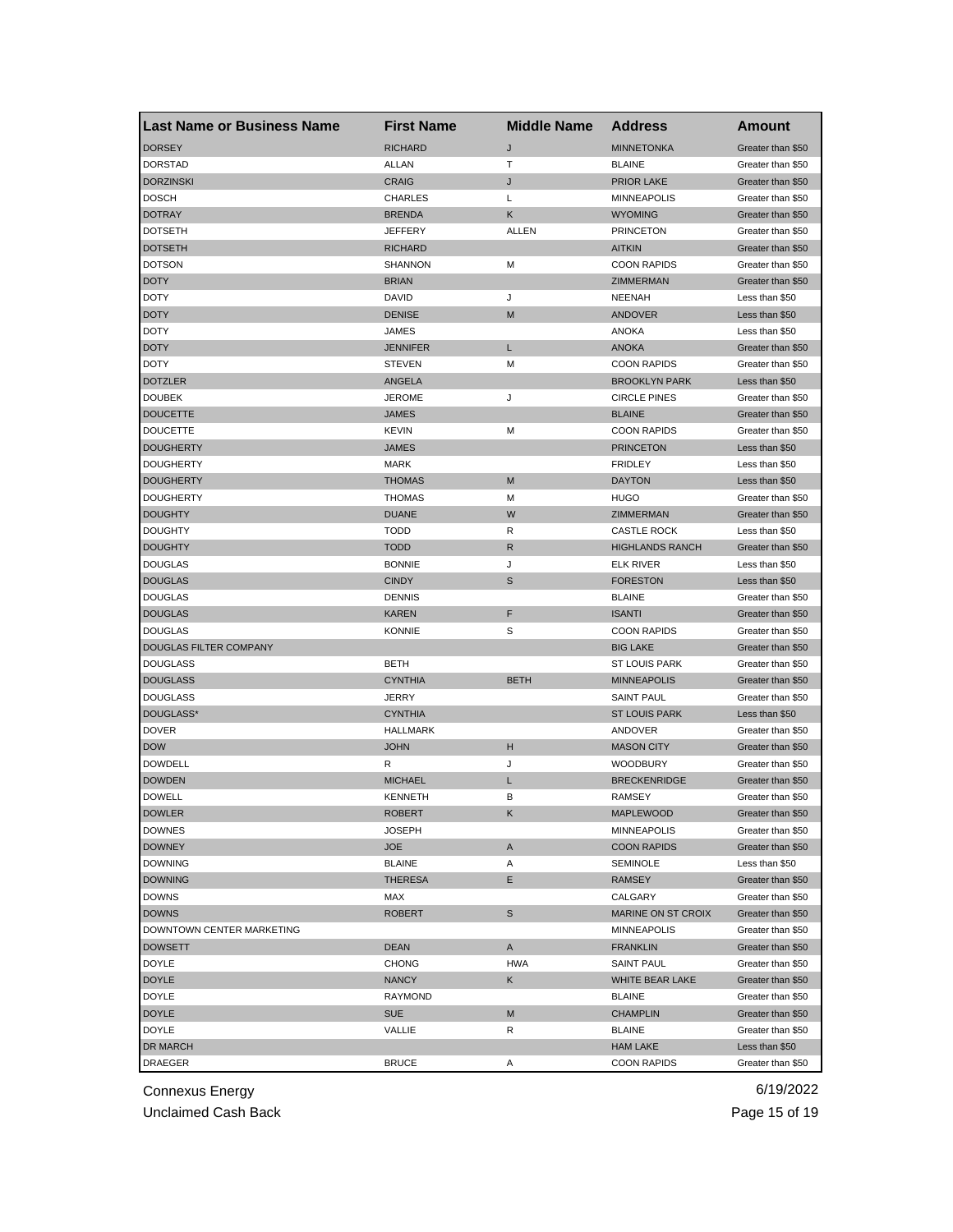| <b>Last Name or Business Name</b>      | <b>First Name</b>  | <b>Middle Name</b> | <b>Address</b>         | Amount                              |
|----------------------------------------|--------------------|--------------------|------------------------|-------------------------------------|
| <b>DRAGICEVICH</b>                     | <b>JOHN</b>        |                    | <b>NORTH BRANCH</b>    | Greater than \$50                   |
| <b>DRAGSTEN</b>                        | <b>RODNEY</b>      | Ε                  | <b>MONTICELLO</b>      | Greater than \$50                   |
| <b>DRAHAIM</b>                         | <b>RICKY</b>       |                    | ZIMMERMAN              | Greater than \$50                   |
| <b>DRAHEIM</b>                         | MARIE              | L                  | MANSFIELD              | Greater than \$50                   |
| <b>DRAKE</b>                           | <b>DONALD</b>      | R                  | <b>MINNEAPOLIS</b>     | Greater than \$50                   |
| <b>DRAKE</b>                           | <b>THOMAS</b>      | Ε                  | <b>WYOMING</b>         | Greater than \$50                   |
| <b>DRANGE</b>                          | LAVERNE            |                    | <b>HOLDINGFORD</b>     | Greater than \$50                   |
| <b>DRAPER</b>                          | LISA               | Κ                  | <b>CLEAR LAKE</b>      | Less than \$50                      |
| <b>DRASZT</b>                          | <b>PATRICIA</b>    | J                  | <b>EVELETH</b>         | Less than \$50                      |
| <b>DRAVES</b>                          | <b>BRADLEY</b>     | Α                  | <b>COON RAPIDS</b>     | Greater than \$50                   |
| <b>DRAXTEN</b>                         | <b>NEWELL</b>      |                    | <b>CALUMET</b>         | Greater than \$50                   |
| DREIS                                  | JAMES              | <b>DONALD</b>      | ST PETER               | Greater than \$50                   |
| <b>DREISEWERD</b>                      | <b>GERALD</b>      |                    | <b>COON RAPIDS</b>     | Greater than \$50                   |
| <b>DREISSIG</b>                        | н                  | J                  | <b>MINNEAPOLIS</b>     | Greater than \$50                   |
| <b>DRESEL</b>                          | <b>BRUCE</b>       |                    | <b>CHISAGO CITY</b>    | Greater than \$50                   |
| <b>DRESSEL</b>                         | <b>MARK</b>        |                    | PEQUOT LAKES           | Greater than \$50                   |
| <b>DREVDAHL</b>                        | <b>DAVID</b>       | $\star$            | <b>ANOKA</b>           | Greater than \$50                   |
| <b>DREWES</b>                          | DARREL             | Α                  | <b>ELK RIVER</b>       | Greater than \$50                   |
| <b>DREWS</b>                           | <b>DON</b>         |                    | <b>RUSH CITY</b>       | Greater than \$50                   |
| <b>DREWS</b>                           | <b>ROGER</b>       | J                  | <b>SAINT PAUL</b>      | Less than \$50                      |
| <b>DREXLER</b>                         | <b>KATHY</b>       | W                  | <b>COON RAPIDS</b>     | Greater than \$50                   |
| <b>DREXLER</b>                         | <b>MONIQUE</b>     | R                  | <b>ROSEVILLE</b>       | Greater than \$50                   |
| DREXLER KATHLEEN<br>& HANRATTI JOH     |                    |                    | <b>CARROLLTON</b>      | Greater than \$50                   |
| <b>DREYER</b>                          | <b>ROBIN</b>       |                    | <b>BLAINE</b>          | Greater than \$50                   |
| <b>DREYER</b>                          | <b>TIMOTHY</b>     |                    | <b>COON RAPIDS</b>     | Greater than \$50                   |
| <b>DRIETZ</b>                          | WAYNE              |                    | <b>COON RAPIDS</b>     | Greater than \$50                   |
| <b>DRILL-A-MATIC INC</b>               |                    |                    | <b>VADNAIS HEIGHTS</b> | Less than \$50                      |
| <b>DRISCOLL</b>                        | <b>DENNIS</b>      | <b>JOHN</b>        | <b>BERWICKSHIRE</b>    | Less than \$50                      |
| DROOGSMA AUTO PARTS INC                |                    |                    | ZIMMERMAN              | Greater than \$50                   |
| <b>DROPPS</b>                          | <b>CHRIS</b>       |                    | <b>BLAINE</b>          | Greater than \$50                   |
| <b>DROPPS</b>                          | <b>CHRIS</b>       | R                  | <b>ROCHESTER</b>       | Less than \$50                      |
| <b>DROSKI</b>                          | <b>CHRISTAINE</b>  |                    | <b>COON RAPIDS</b>     | Less than \$50                      |
|                                        | <b>LAWRENCE</b>    | <b>JR</b>          | <b>COON RAPIDS</b>     |                                     |
| <b>DROZDIK</b><br><b>DRP</b>           | <b>ENGINEERING</b> |                    | ANDOVER                | Greater than \$50<br>Less than \$50 |
|                                        | <b>TIM</b>         |                    |                        |                                     |
| <b>DRUK</b>                            | <b>DENISE</b>      |                    | ANDOVER                | Less than \$50                      |
| <b>DRYDEN</b>                          |                    |                    | <b>ANOKA</b>           | Greater than \$50                   |
| <b>DRYDEN</b>                          | <b>RANDY</b>       |                    | <b>ANOKA</b>           | Less than \$50                      |
| <b>DRYDEN</b><br><b>DU ROSE</b>        | <b>STEVEN</b>      | D                  | <b>MORA</b>            | Greater than \$50                   |
|                                        | <b>AARON</b>       | M                  | <b>ALBERTVILLE</b>     | Less than \$50                      |
| <b>DUARTE</b>                          | CHASE              | Ε                  | <b>SHOREVIEW</b>       | Greater than \$50                   |
| <b>DUARTE</b><br><b>DUARTE</b>         | DEBORAH            | A                  | <b>JACKSONVILLE</b>    | Greater than \$50                   |
|                                        | KATHI              | Κ                  | <b>PRINCETON</b>       | Greater than \$50                   |
| <b>DUB</b>                             | <b>SHAWN</b>       | L                  | <b>COON RAPIDS</b>     | Greater than \$50                   |
| <b>DUBAY</b>                           | JAMES              |                    | <b>BLAINE</b>          | Greater than \$50                   |
| <b>DUBAY</b>                           | <b>PATRICIA</b>    | J                  | <b>LINO LAKES</b>      | Greater than \$50                   |
| DUBE                                   | BARRY              | G                  | <b>COON RAPIDS</b>     | Greater than \$50                   |
| <b>DUBEL</b>                           | <b>JOSEPH</b>      | Е                  | <b>ROBBINSDALE</b>     | Greater than \$50                   |
| <b>DUBIEL TERESA</b><br>& TROSETH WAYN |                    |                    | <b>PRINCETON</b>       | Greater than \$50                   |
| <b>DUBOIS</b>                          | <b>EUGENE</b>      | A                  | <b>COON RAPIDS</b>     | Greater than \$50                   |
| <b>DUBOIS</b>                          | MARY               | С                  | <b>FRIDLEY</b>         | Greater than \$50                   |
| <b>DUBOIS</b>                          | <b>TIMOTHY</b>     | т                  | <b>COON RAPIDS</b>     | Less than \$50                      |
| <b>DUBOVICH</b>                        | <b>JENNIFER</b>    | V                  | CHAMPLIN               | Less than \$50                      |
| <b>DUBUQUE</b>                         | <b>HEIDI</b>       |                    | <b>MINNEAPOLIS</b>     | Less than \$50                      |
| <b>DUCAT</b>                           | SHELLY             |                    | <b>KEWAUNEE</b>        | Greater than \$50                   |
| <b>DUCHARME</b>                        | <b>BOB</b>         |                    | <b>IRONWOOD</b>        | Less than \$50                      |
| <b>DUCHARME</b>                        | KATHLEEN           |                    | BLAINE                 | Greater than \$50                   |

Unclaimed Cash Back **Page 16 of 19**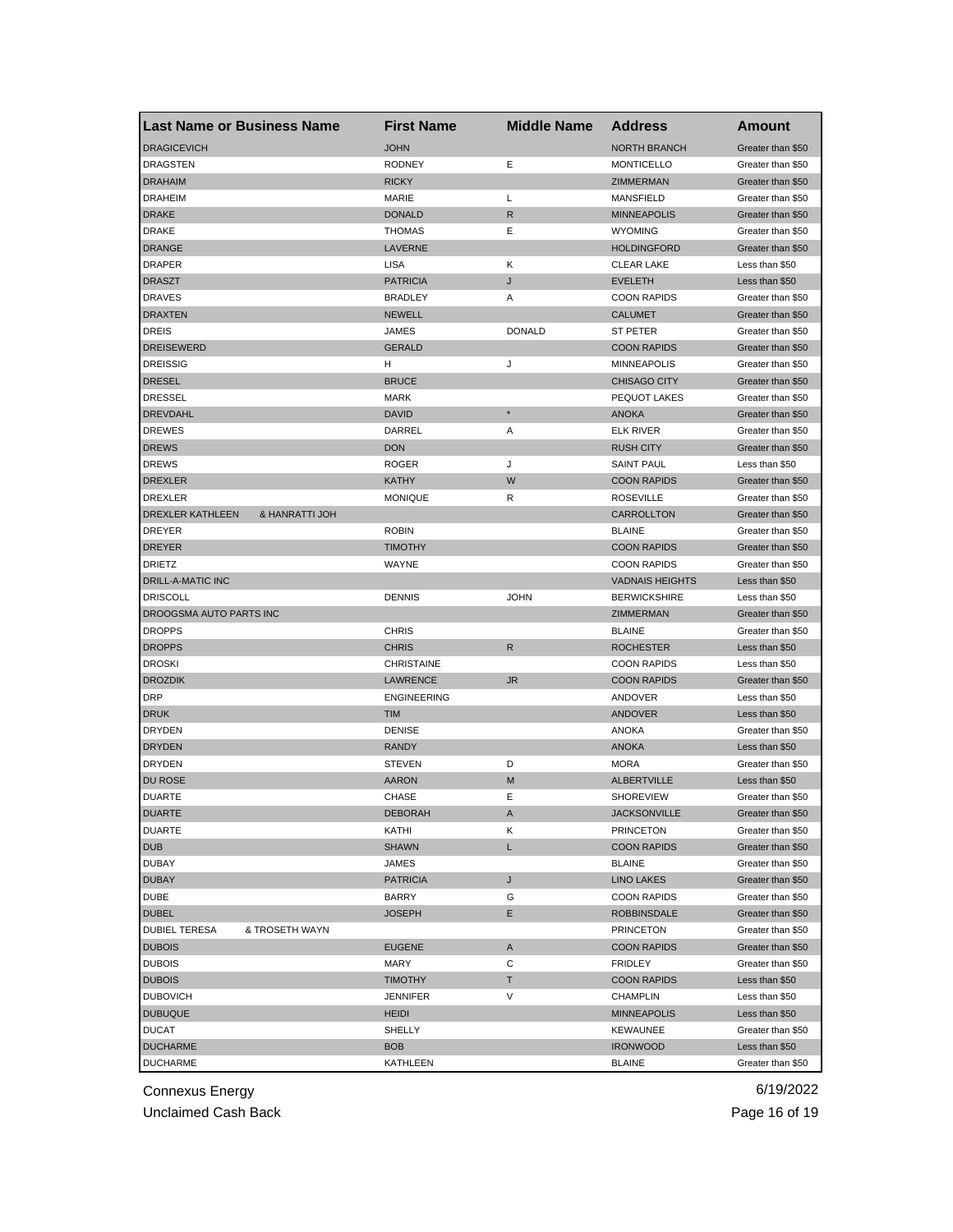| <b>Last Name or Business Name</b> | <b>First Name</b>          | <b>Middle Name</b> | <b>Address</b>          | <b>Amount</b>     |
|-----------------------------------|----------------------------|--------------------|-------------------------|-------------------|
| <b>DUCHARME</b>                   | <b>LAURENCE</b>            | J                  | <b>ANOKA</b>            | Greater than \$50 |
| <b>DUCHARME</b>                   | <b>THOMAS</b>              |                    | <b>ANOKA</b>            | Greater than \$50 |
| <b>DUCHARME</b>                   | <b>WILLIAM</b>             | Α                  | <b>EXCELSIOR</b>        | Less than \$50    |
| DUCHARME KURT SEALS BARB          |                            |                    | <b>ANOKA</b>            | Greater than \$50 |
| DUCHARME*                         | <b>ROBERT</b>              | P                  | <b>IRONWOOD</b>         | Greater than \$50 |
| <b>DUCHENE</b>                    | <b>JOHN</b>                | P                  | <b>BLAINE</b>           | Greater than \$50 |
| <b>DUDERSTADT</b>                 | <b>THOMAS</b>              | B                  | <b>SAINT FRANCIS</b>    | Greater than \$50 |
| <b>DUDY</b>                       | <b>CHRIS</b>               |                    | MAPLE GROVE             | Less than \$50    |
| <b>DUEHR</b>                      | Е                          | <b>BLANCHE</b>     | <b>BLAINE</b>           | Less than \$50    |
| DUELLMAN                          | <b>STAN</b>                | C                  | <b>BLAINE</b>           | Less than \$50    |
| <b>DUENOW</b>                     | <b>ANTHONY</b>             | A                  | <b>ELK RIVER</b>        | Less than \$50    |
| <b>DUENOW</b>                     | <b>MOLLY</b>               |                    | ANDOVER                 | Greater than \$50 |
| <b>DUERR</b>                      | <b>ANDREW</b>              |                    | ZIMMERMAN               | Greater than \$50 |
| <b>DUERR</b>                      | CHARLES                    | J                  | <b>MINNEAPOLIS</b>      | Greater than \$50 |
| <b>DUERR</b>                      | <b>JEFF</b>                | J                  | <b>BIG LAKE</b>         | Less than \$50    |
| <b>DUEVEL</b>                     | <b>NICOLE</b>              |                    | <b>SPRING LAKE PARK</b> | Less than \$50    |
| <b>DUFAULT</b>                    | <b>KATHY</b>               |                    | <b>CHAMPLIN</b>         | Greater than \$50 |
| <b>DUFAULT</b>                    | PAMELA                     | M                  | <b>CROOKSTON</b>        | Greater than \$50 |
| <b>DUFAULT</b>                    | <b>TODD</b>                | A                  | <b>CEDAR</b>            | Greater than \$50 |
| <b>DUFECK</b>                     | <b>STEPHEN</b>             |                    | <b>FOREST LAKE</b>      | Greater than \$50 |
| <b>DUFF</b>                       | <b>DEBBIE</b>              | S                  | <b>COON RAPIDS</b>      | Greater than \$50 |
| <b>DUFF</b>                       | <b>RAYMOND</b>             | L                  | <b>ISANTI</b>           | Greater than \$50 |
| <b>DUFFEE</b>                     | <b>ROSEANNE</b>            | A                  | <b>COON RAPIDS</b>      | Greater than \$50 |
| <b>DUFFEE</b>                     | ZETA                       |                    | PORTSMOUTH              | Less than \$50    |
| <b>DUFFIN</b>                     | <b>ANTONIETTE</b>          | M                  | <b>BLAINE</b>           | Greater than \$50 |
| <b>DUFFNEY</b>                    | TERRY                      |                    | <b>STACY</b>            | Greater than \$50 |
| <b>DUFFY</b>                      | <b>BRIAN</b>               |                    | <b>PRINCETON</b>        | Greater than \$50 |
| <b>DUFFY</b>                      | <b>FREDERICK</b>           | Α                  | <b>COON RAPIDS</b>      | Greater than \$50 |
| <b>DUFFY</b>                      | <b>FREDRICK</b>            | A                  | <b>COON RAPIDS</b>      | Greater than \$50 |
| <b>DUFFY</b>                      | <b>HEIDI</b>               | м                  | <b>SAINT PAUL</b>       | Less than \$50    |
| <b>DUFFY</b>                      | <b>JACK</b>                | C                  | <b>COON RAPIDS</b>      | Greater than \$50 |
| <b>DUFFY</b>                      | <b>MICHAEL</b>             |                    | <b>COON RAPIDS</b>      | Greater than \$50 |
| <b>DUFRENE</b>                    | <b>RICHARD</b>             | L                  | <b>BLAINE</b>           | Greater than \$50 |
| <b>DUFRENE</b>                    | <b>RICHARD</b>             | Г                  | <b>SAINT PAUL</b>       | Greater than \$50 |
| <b>DUFRESNE</b>                   | <b>JEFFREY</b>             | L                  | <b>CEDAR</b>            | Greater than \$50 |
| <b>DUFRESNE</b>                   | <b>JOHN</b>                | W                  | <b>COON RAPIDS</b>      | Greater than \$50 |
| <b>DUGAN</b>                      | GARY                       | M                  | <b>HASTINGS</b>         | Less than \$50    |
| <b>DUGAN</b>                      | JAMES                      |                    | <b>COOLIDGE</b>         | Less than \$50    |
| <b>DUGAN</b>                      | <b>JAMES</b>               | W                  | <b>FRIDLEY</b>          | Greater than \$50 |
| <b>DUGAS</b>                      | <b>TODD</b>                | P                  | <b>MINNEAPOLIS</b>      | Greater than \$50 |
| <b>DUGGAN</b>                     |                            |                    | <b>COON RAPIDS</b>      | Greater than \$50 |
| <b>DUGUAY</b>                     | DELORES<br><b>PATRICK</b>  | т                  | MINNEAPOLIS             | Less than \$50    |
| <b>DUITMAN</b>                    | <b>MYRON</b>               |                    | SPRING LK PK            | Greater than \$50 |
| DUJAY                             | R                          | KEITH              | RAMSEY                  | Less than \$50    |
| <b>DUKATZ</b>                     |                            | D                  | CEDAR                   | Less than \$50    |
| <b>DUKATZ</b>                     | <b>RICK</b><br><b>RICK</b> | D                  | <b>COON RAPIDS</b>      | Greater than \$50 |
|                                   |                            |                    |                         |                   |
| <b>DUKE</b>                       | <b>ARRON</b>               |                    | <b>ISANTI</b>           | Greater than \$50 |
| <b>DUKE</b>                       | GARY                       | W                  | <b>COON RAPIDS</b>      | Greater than \$50 |
| <b>DUKINFIELD</b>                 | <b>SANDRA</b>              | J                  | <b>COON RAPIDS</b>      | Greater than \$50 |
| <b>DULIAN</b>                     | DAVID                      | J                  | MINNEAPOLIS             | Greater than \$50 |
| <b>DULL</b>                       | <b>EDITH</b>               | N                  | <b>VADNAIS HEIGHTS</b>  | Greater than \$50 |
| <b>DULSKI</b>                     | ARLENE                     | S                  | <b>EAST BETHEL</b>      | Less than \$50    |
| <b>DULYN</b>                      | <b>TOM</b>                 |                    | SOUTH SAINT PAUL        | Greater than \$50 |
| <b>DUMARKS INC</b>                |                            |                    | RAMSEY                  | Less than \$50    |
| <b>DUMOULIN</b>                   | <b>DAWN</b>                | M                  | ANOKA                   | Greater than \$50 |
| <b>DUNBAR</b>                     | <b>JENNIFER</b>            | L                  | <b>ELK RIVER</b>        | Less than \$50    |

Unclaimed Cash Back **Page 17 of 19**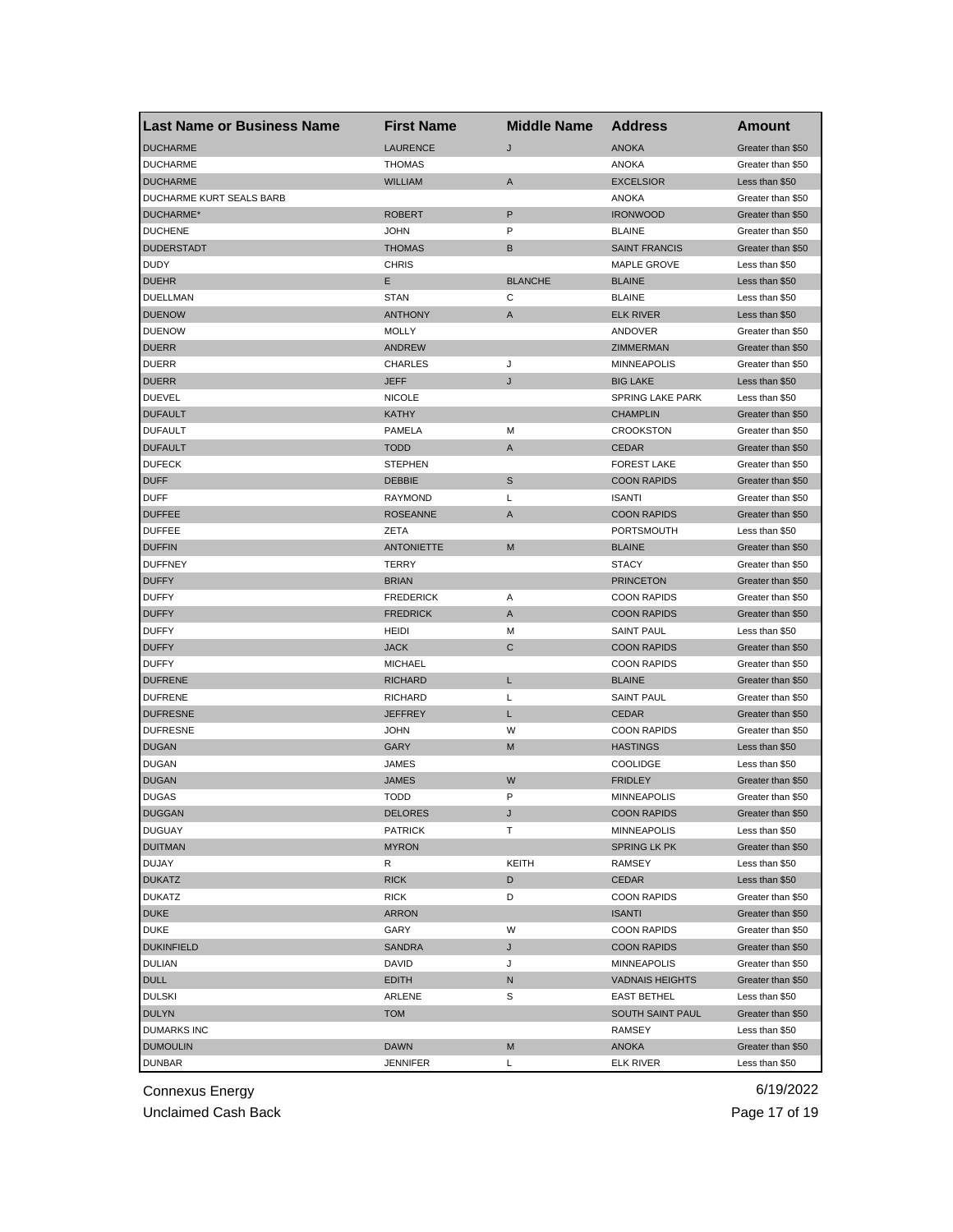| <b>Last Name or Business Name</b> | <b>First Name</b> | <b>Middle Name</b> | <b>Address</b>          | Amount            |
|-----------------------------------|-------------------|--------------------|-------------------------|-------------------|
| <b>DUNBAR</b>                     | <b>JOHN</b>       | L                  | <b>LINO LAKES</b>       | Greater than \$50 |
| <b>DUNBAR</b>                     | <b>TODD</b>       | Α                  | <b>BLAINE</b>           | Greater than \$50 |
| <b>DUNCAN</b>                     | <b>ROBERT</b>     |                    | <b>STILLWATER</b>       | Greater than \$50 |
| <b>DUNCUM</b>                     | <b>ROY</b>        | Ε                  | <b>SPRING LK PK</b>     | Greater than \$50 |
| DUNGARVIN MINNESOTA INC           |                   |                    | <b>SAINT PAUL</b>       | Greater than \$50 |
| <b>DUNHAM</b>                     | <b>BRIAN</b>      | Κ                  | <b>COON RAPIDS</b>      | Greater than \$50 |
| <b>DUNHAM</b>                     | <b>HOWARD</b>     | M                  | <b>ELK RIVER</b>        | Greater than \$50 |
| <b>DUNHAM</b>                     | <b>SHERRY</b>     | J                  | <b>COON RAPIDS</b>      | Greater than \$50 |
| <b>DUNHAM</b>                     | <b>WENDY</b>      |                    | <b>FOREST LAKE</b>      | Greater than \$50 |
| <b>DUNKER</b>                     | <b>MYRON</b>      |                    | ANDOVER                 | Greater than \$50 |
| <b>DUNKLE</b>                     | <b>THOMAS</b>     | D                  | <b>HOLLYWOOD</b>        | Less than \$50    |
| <b>DUNKLEY</b>                    | <b>DUANE</b>      | Α                  | <b>COON RAPIDS</b>      | Greater than \$50 |
| <b>DUNKLEY</b>                    | <b>DUANE</b>      | A                  | <b>COON RAPIDS</b>      | Greater than \$50 |
| <b>DUNLAP</b>                     | KIM               |                    | WAYZATA                 | Greater than \$50 |
| <b>DUNLEAVY</b>                   | <b>PATRICK</b>    |                    | <b>DULUTH</b>           | Less than \$50    |
| <b>DUNN</b>                       | ANITA             | L                  | <b>COON RAPIDS</b>      | Greater than \$50 |
| <b>DUNN</b>                       | <b>GERALD</b>     | F                  | <b>BIG LAKE</b>         | Less than \$50    |
| <b>DUNN</b>                       | <b>JOHN</b>       | т                  | <b>COTTAGE GROVE</b>    | Less than \$50    |
| <b>DUNN</b>                       | <b>MICHAEL</b>    | L                  | ANDOVER                 | Greater than \$50 |
| <b>DUNN</b>                       | RANDY             |                    | <b>BLAINE</b>           | Greater than \$50 |
| <b>DUNN</b>                       | <b>ROBERT</b>     | J                  | <b>HAM LAKE</b>         | Greater than \$50 |
| <b>DUNN</b>                       | <b>THERESA</b>    | М                  | WHITE BEAR LAKE         | Greater than \$50 |
| <b>DUNN</b>                       | <b>TIMOTHY</b>    | Κ                  | <b>FOREST LAKE</b>      | Greater than \$50 |
| <b>DUNRUD</b>                     | <b>ROBYN</b>      |                    | RAMSEY                  | Greater than \$50 |
| <b>DUOOS</b>                      | <b>LES</b>        | н                  | <b>BLAINE</b>           | Greater than \$50 |
| <b>DUPAUL</b>                     | J                 | м                  | APPLE VALLEY            | Greater than \$50 |
| <b>DUPRE</b>                      | <b>COLLEEN</b>    | M                  | <b>ANOKA</b>            | Greater than \$50 |
| <b>DUPRE</b>                      | <b>GENEVIEVE</b>  | P                  | <b>FOREST LAKE</b>      | Greater than \$50 |
| <b>DUPREE</b>                     | <b>JEFFERY</b>    | S                  | <b>CHAMPLIN</b>         |                   |
| <b>DUPREE</b>                     |                   | S                  | <b>CHAMPLIN</b>         | Greater than \$50 |
|                                   | <b>JEFFREY</b>    |                    |                         | Less than \$50    |
| <b>DUPUIS</b>                     | <b>JULIE</b>      | A                  | <b>SAINT PETER</b>      | Greater than \$50 |
| <b>DUPUIS</b>                     | LAURIE            |                    | <b>COON RAPIDS</b>      | Less than \$50    |
| <b>DURAND</b>                     | ANGELA            | M                  | <b>ISANTI</b>           | Greater than \$50 |
| <b>DURAND</b>                     | JULIE             |                    | ANDOVER                 | Less than \$50    |
| <b>DURAND</b>                     | JULIE             | M                  | <b>ANOKA</b>            | Less than \$50    |
| <b>DURANT</b>                     | <b>DIANE</b>      | Κ                  | <b>CIRCLE PINES</b>     | Less than \$50    |
| <b>DURAY</b>                      | <b>GENE</b>       | D                  | <b>SAINT PAUL</b>       | Greater than \$50 |
| <b>DURBAND</b>                    | LIZ               |                    | <b>CINCINNATI</b>       | Greater than \$50 |
| <b>DURBIN</b>                     | <b>DION</b>       |                    | <b>GARRISON</b>         | Greater than \$50 |
| <b>DURENBERGER</b>                | <b>TOM</b>        |                    | <b>COTTAGE GROVE</b>    | Greater than \$50 |
| <b>DURESKY</b>                    | DANIEL            | D                  | <b>PRINCETON</b>        | Greater than \$50 |
| <b>DURESKY</b>                    | DANIEL            | D                  | ZIMMERMAN               | Greater than \$50 |
| <b>DURESKY</b>                    | <b>RONALD</b>     | R                  | <b>STEWART</b>          | Less than \$50    |
| <b>DURHAM</b>                     | GENE              |                    | STACY                   | Greater than \$50 |
| <b>DURHAM</b>                     | <b>LINDA</b>      | L                  | <b>BLAINE</b>           | Greater than \$50 |
| <b>DURHAM</b>                     | <b>PATRICIA</b>   |                    | <b>HAM LAKE</b>         | Less than \$50    |
| <b>DURKIN</b>                     | <b>NICHOLAS</b>   | M                  | <b>COON RAPIDS</b>      | Less than \$50    |
| <b>DURLAND</b>                    | <b>JUDITH</b>     | Α                  | <b>COON RAPIDS</b>      | Greater than \$50 |
| <b>DUROSE</b>                     | WILLIAM           | Κ                  | CAMBRIDGE               | Greater than \$50 |
| <b>DUROW</b>                      | <b>ROBERT</b>     | Ν                  | <b>CIRCLE PINES</b>     | Greater than \$50 |
| <b>DUSCHA</b>                     | s                 | N                  | <b>SAINT LOUIS PARK</b> | Greater than \$50 |
| <b>DUSING</b>                     | DAN               | L                  | <b>MOUNDSVIEW</b>       | Greater than \$50 |
| <b>DUSOSKY</b>                    | <b>LINDA</b>      | н                  | <b>COON RAPIDS</b>      | Greater than \$50 |
| <b>DUSSAULT</b>                   | <b>DONALD</b>     |                    | <b>BETHEL</b>           | Greater than \$50 |
| <b>DUSSLING</b>                   | <b>UDO</b>        |                    | <b>SAINT PAUL</b>       | Greater than \$50 |
| <b>DUSTERHOFT</b>                 | <b>ALVIN</b>      | P                  | <b>BAXTER</b>           | Less than \$50    |

Unclaimed Cash Back **Page 18 of 19**